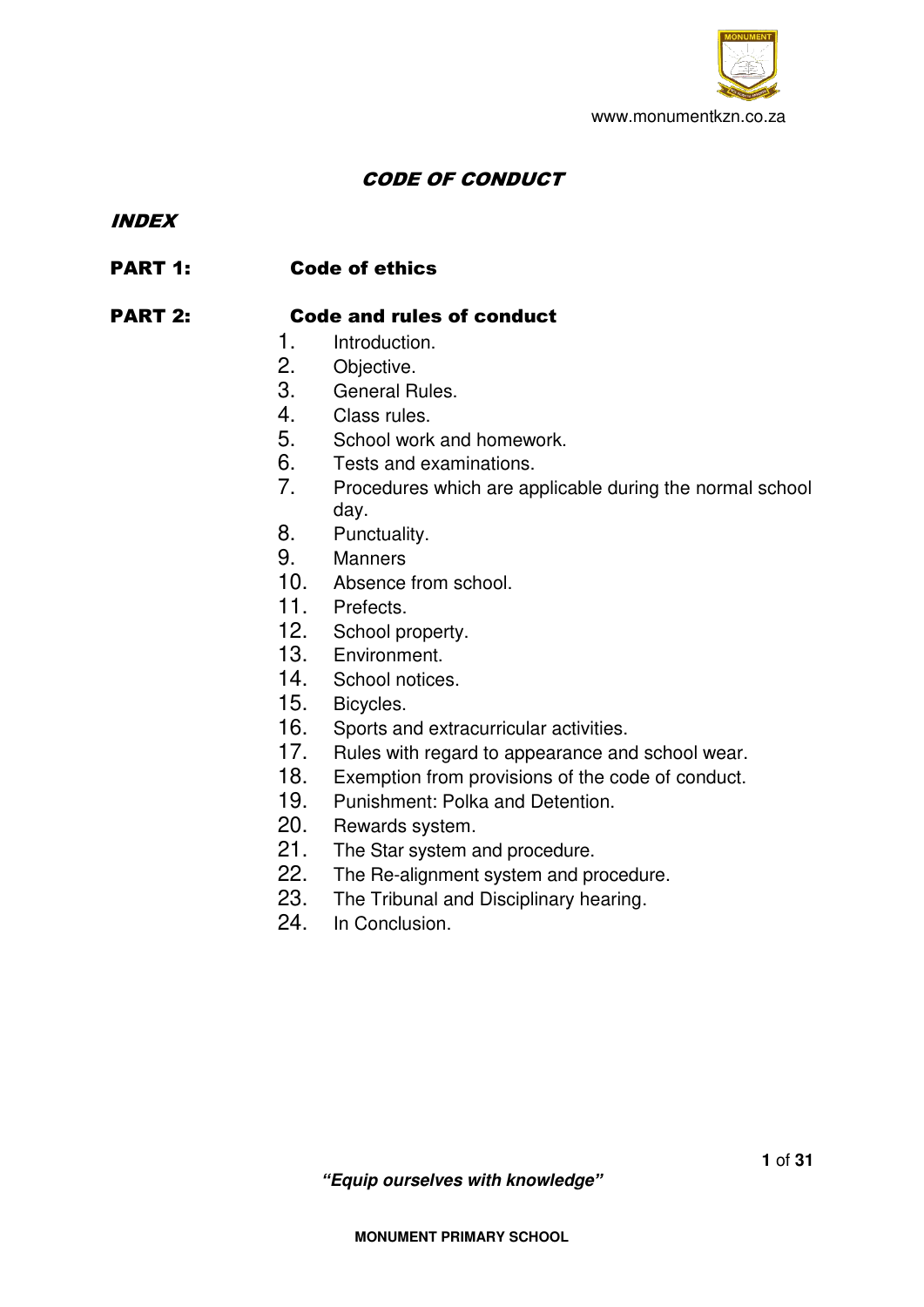

# *Code of conduct for learners*

**Part 1** 

# **Code of ethics**

I hereby solemnly commit myself to the Constitution of the Republic of South Africa, and undertake to respect, comply with and promote the law and the legal system.

I commit myself to:

- adhere faithfully to this code of conduct and all the rules and regulations of Monument Primary School;
- maintain high moral and ethical standards;
- strive for conduct that is responsible at all times and is a credit to the school;
- do my school work diligently, conscientiously and with dedication;
- display the necessary courtesy and respect towards all staff, fellow learners and visitors and
- to remain loyal to Monument Primary School and true to our motto.

I subject myself to any disciplinary measure should I fail to comply with any provision or measure contained in the school's code of conduct.

SIGNED AT ……………………. ON THIS………………….. DAY OF 20…….

LEARNER

\_\_\_\_\_\_\_\_\_\_\_\_\_\_\_\_\_\_\_\_\_\_\_\_\_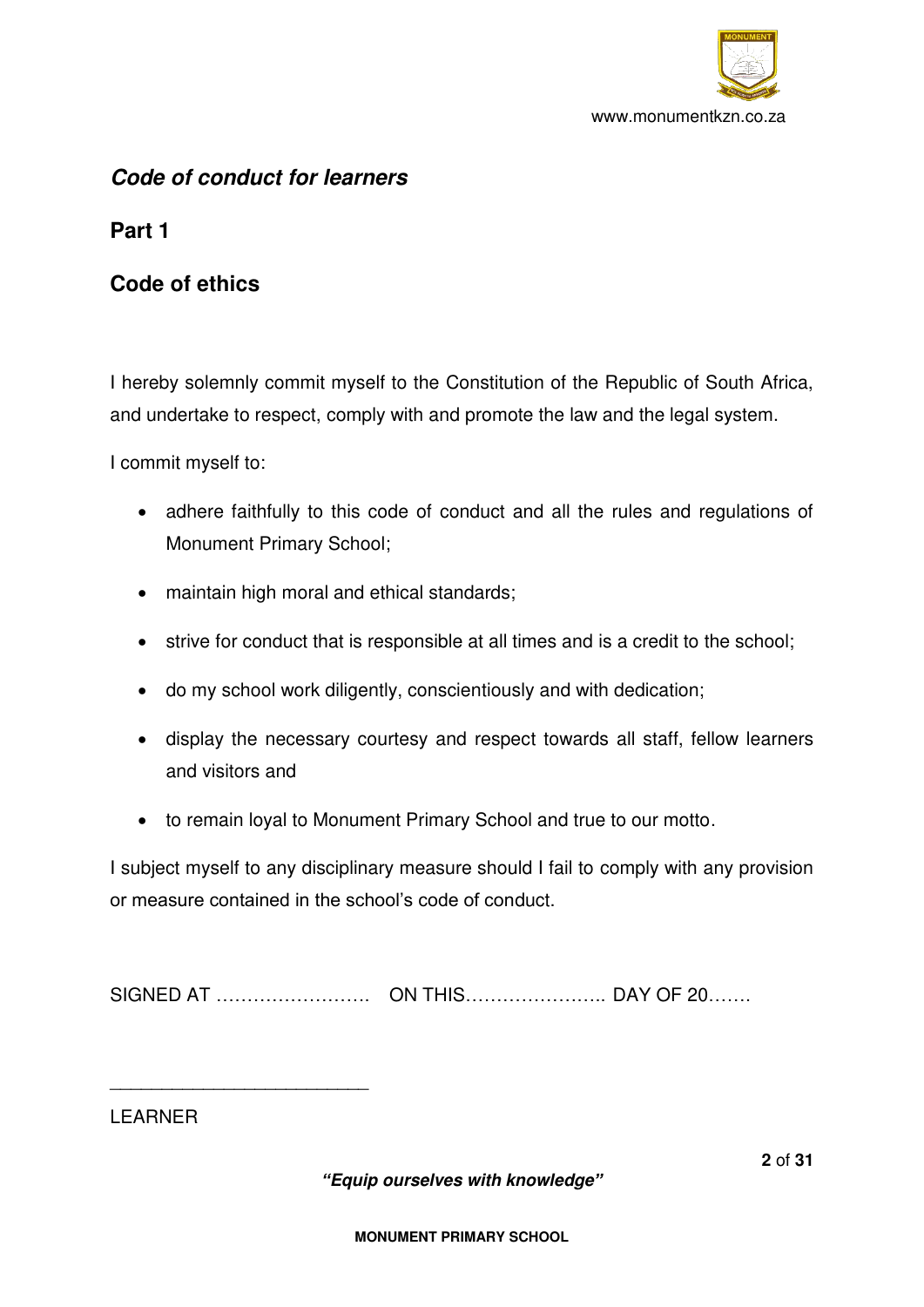

# **Part 2**

# **Code and rules of conduct**

# **1. Introduction**

This document is the code of conduct of Monument Primary School, as approved by the governing body in October 2021. The governing body has consulted with the school's parents, learners and educators on the content of the code of conduct. The code of conduct has been drafted in accordance with the relevant provisions of the Constitution of the Republic of South Africa, Act 108 of 1996; the South African Schools Act, Act 84 of 1996 ('SASA'); the National Education Policy Act, Act 27 of 1996; Guidelines for a Code of Conduct for Learners (General Notice 776 in Government Gazette 18900 dated 15 May 1998); the Regulations on Devices to be used for Drug Testing and the Procedure to be followed (GN 1140 in Government Gazette 31417 dated 19 September 2008); Regulations for Safety Measures at Public Schools (GN 1040 in Government Gazette dated October 2001, as amended) and relevant provincial legislation.

# **2. Objective**

Although the State is obligated to make education available and accessible, this must be enhanced by the dedication and commitment of responsible role players, namely educators, learners and parents. This code of conduct is intended to promote such dedication and commitment.

This code of conduct endorses the school's mission statement.

Learners and their parents/guardians (hereafter  $=$  parent) are expected to acquaint themselves with the school's code of conduct and its provisions. As soon as learners are enrolled at the school, they are subject to the code of conduct, and must strictly adhere to it. Should learners transgress or violate the code of conduct, they will be acted against in accordance with the disciplinary procedure for learners.

*"Equip ourselves with knowledge"*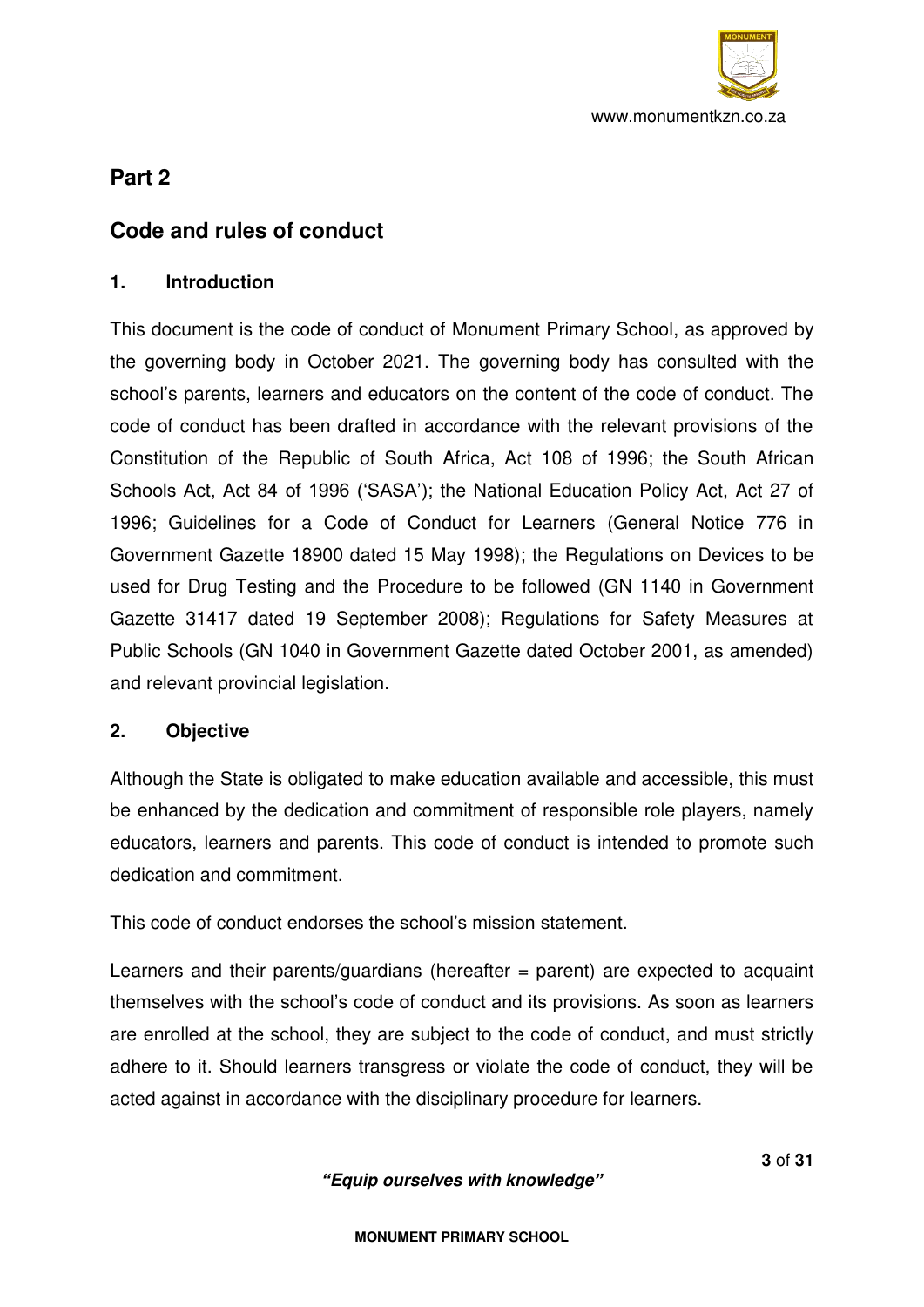

## **3. Code of conduct**

### **General rules**

- 3.1 Learners shall be good ambassadors of the school, and shall conduct themselves in accordance with the school's code of ethics at all times.
- 3.2 While wearing the school uniform or any part thereof that is sufficient to establish a link with the school in the public eye, or while representing the school, either directly or indirectly, as participants, supporters, assistants, and spectators or otherwise, learners shall refrain from any conduct that could bring the school, staff or their fellow learners into disrepute.
- 3.3 In their interaction with the principal, deputy principal, departmental heads, educators and other staff of the school, learners shall be courteous and respectful at all times and shall refrain from any action that constitutes disrespectfulness or rebelliousness.
- 3.4 In their interaction with one another, learners shall practice self-restraint as far as possible, and shall display mutual respect and tolerance. In particular, learners shall refrain from any action aimed at harming, or that could possibly cause harm to any other learner's physical, spiritual and moral well-being. Any sexual or improper physical contact between learners on school grounds, or in any other place where they could be identified as learners of the school, is strictly prohibited.
- 3.5 A school educator shall have the same rights as a parent with regard to controlling and disciplining the learner according to the code of conduct, both during such learner's school attendance as well as at any school activity or any part thereof, which is sufficient to establish a link with the school.
- 3.6 Learners may not eat or drink in the classroom, IT-Lab, E-Lab, school hall, corridors, media centre, on the stairs or during physical education. The chewing of gum during school activities is prohibited.

### *"Equip ourselves with knowledge"*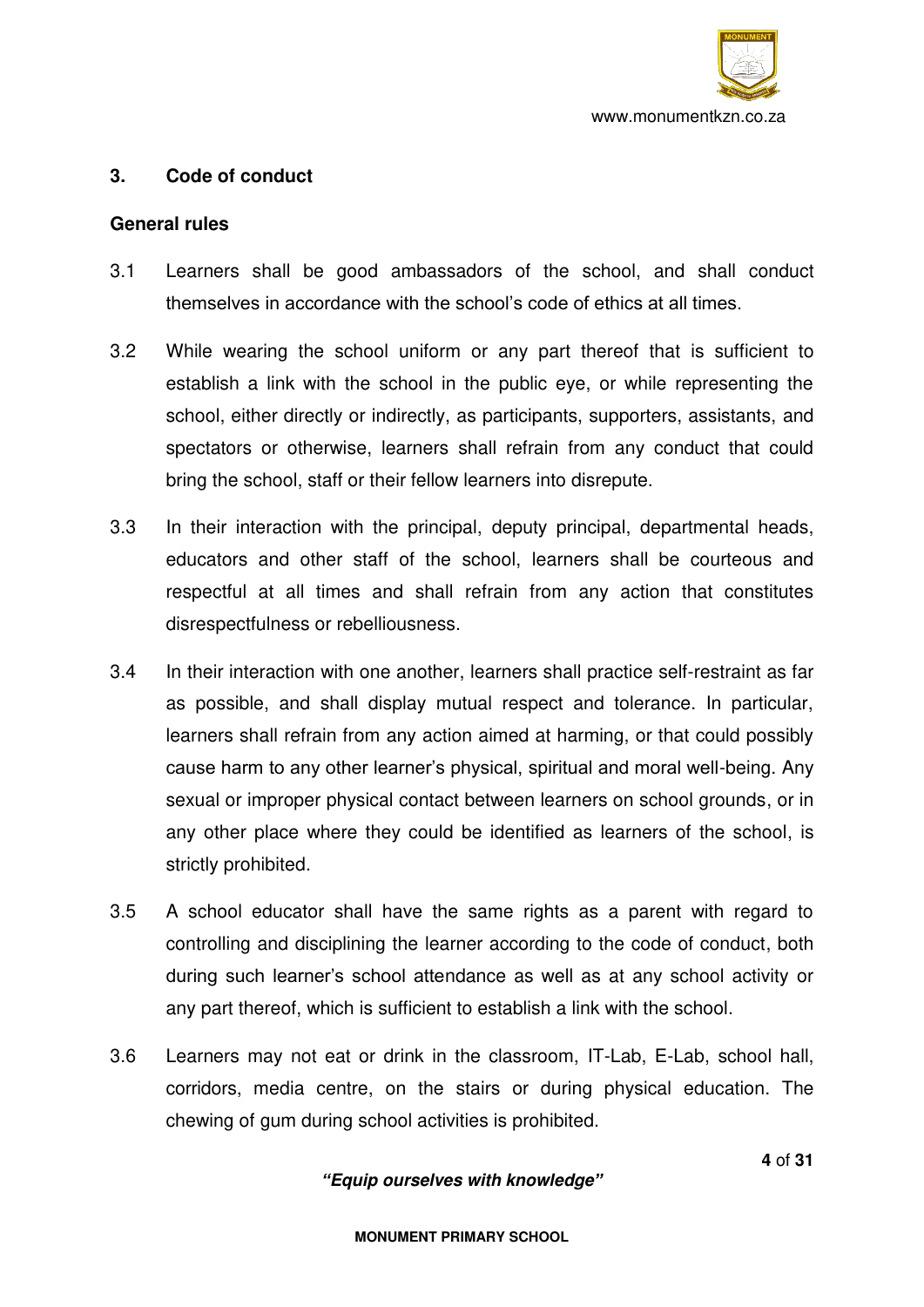

- 3.7 The use of cell phones during school activities is strictly prohibited. All cell phones need to be handed in at the office, clearly marked for the appropriate use. The school accepts no responsibility for lost or damaged cell phones. This is also applicable for other electronic devices such as tablets, mp4 players, and handheld play stations. Watches with GPS tracking is allowed, however using the sim card to make calls during school time, is forbidden.
- 3.8 The smoking, possession and/or use of tobacco products, liquor, chemical products, other alcoholic substances or drugs during any school activity, or when learners are dressed in school uniform, or if they can be identified as learners of the school, is strictly prohibited.
- 3.9 In case of reasonable suspicion that learners have violated this code of conduct or the laws of the country, the school principal or an educator is entitled to search such learners and/or the property in their possession for any dangerous weapons, guns, drugs or other harmful and dangerous substances, stolen goods or pornographic material that the learners may have brought onto the school grounds. Throughout, learners' dignity will be respected, and therefore, the search will be conducted in private, by persons of the same sex, and in the presence of another person. The search process and outcome must be recorded.
- 3.10 Any conduct that unfairly prejudices the administration, discipline or efficiency of the school shall be regarded as a violation of this code of conduct.
- 3.11 A conviction of a criminal offence in a court of law shall be regarded as a violation of this code of conduct.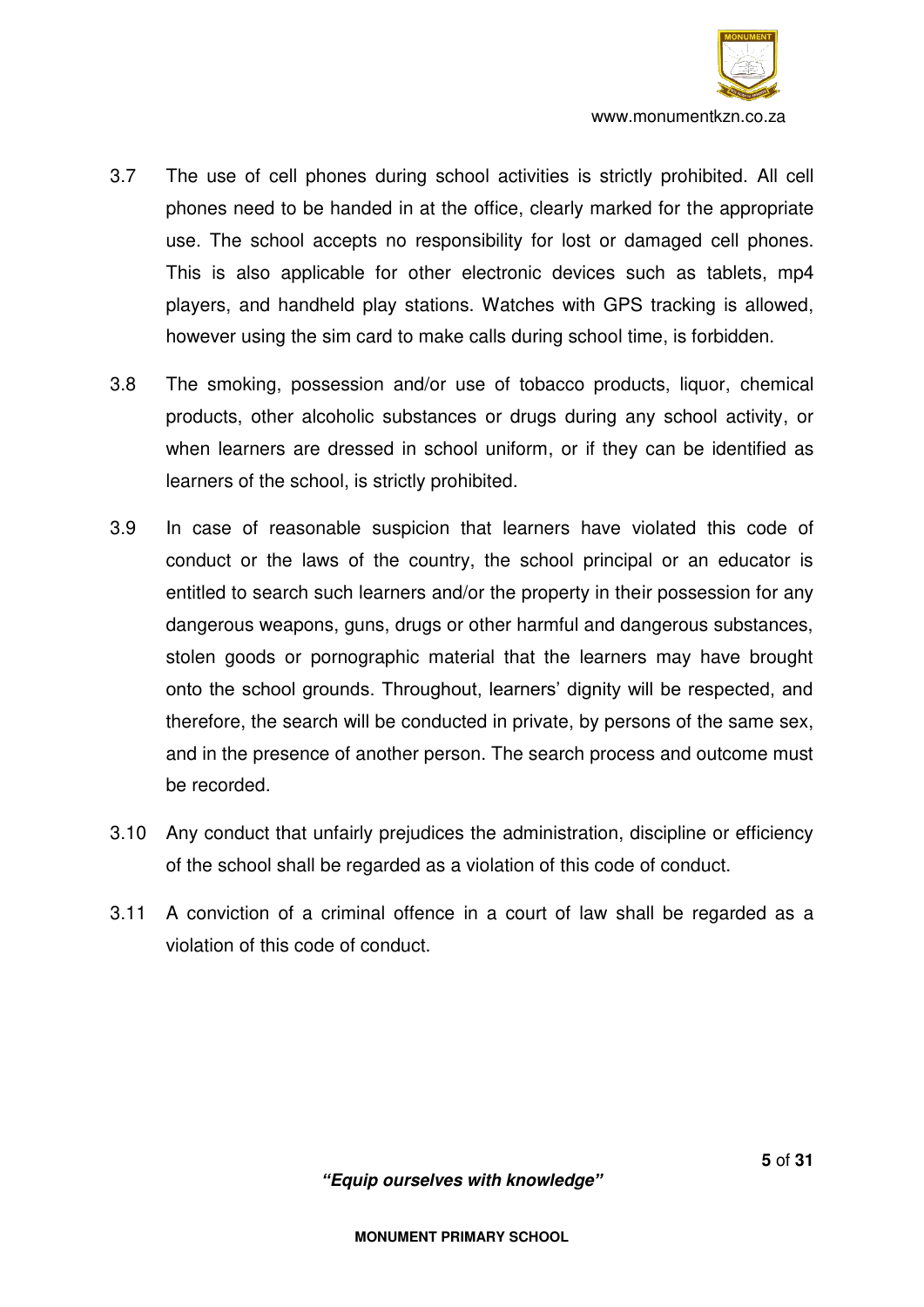

## **4. Class rules**

The governing body has approved the following **four** golden class rules to which the class educator may add any further particular rules:

## 4.1. Regarding a learner

- only one person speaks at a time:
- shall respect others;
- always be on time;
- no lending out or borrowing from.
- 4.2 Learners are expected to fully and promptly comply with the class rules as well as any verbal instruction given by the class educator or any staff member.

## **5. School-work and homework**

- 5.1 Every learner must have a homework book that has to be filled in daily by the learner.
- 5.2. A learner must record homework and the parents must check it.
- 5.3 All learners must do their prescribed homework and promptly return it to the relevant educator by the due date. Failure to comply with this rule shall be excused only if, on the day on which the homework was to be completed, the learner hands to the educator a written note from his/her parent with an acceptable excuse for such failure.
- 5.4 All learners must do their prescribed homework enthusiastically, diligently and with dedication in order to develop a consistent work ethic. Failure to comply with this rule without an acceptable excuse shall be regarded as a transgression of this rule.
- 5.5 Learners are obligated to catch up as soon as possible on any work that they have missed.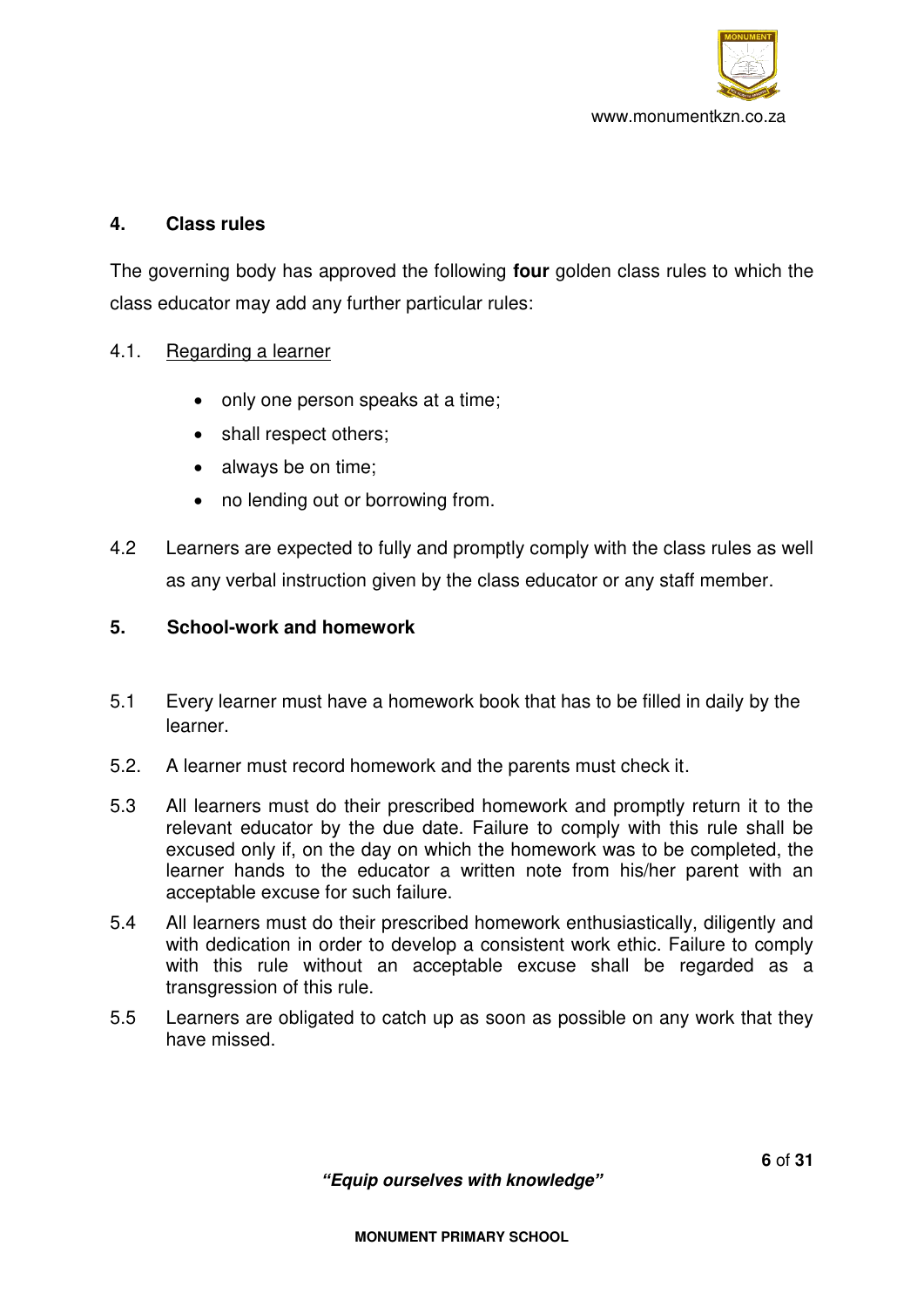

## **6. Tests and examinations**

- 6.1 All learners are obligated to abide by the test and examination rules that educators may require. Failure to comply with any rule shall be excused in exceptional cases only, provided that the parents of the learner concerned supply the principal with a full and acceptable written explanation at the earliest possible opportunity. For the end of the year exams only a medical certificate explaining absenteeism will be accepted.
- 6.2 Learners shall refrain from any form of dishonesty when tests and examinations are conducted.
- 6.3 It is the responsibility of the learner to write the test or exam that he missed.

## **7. Procedures which are applicable during the normal school day**

- 7.1 When learners arrive at the school in the morning, they immediately enter the school grounds and do not gather on the pavement or in the street and do not disrupt the traffic in any way. School gates are opened at 06:50.
- 7.2 When learners make use of the permanent pedestrian crossings in front of the school, they should do so briskly and not linger while crossing.
- 7.3 After learners have entered the school grounds they must immediately place their school bags neatly on the veranda in front of their register classes.
- 7.4 Thereafter learners move to the playground until the bell rings at 07:30.
- 7.5 Learners move to line-up places: as soon as their feet hits cement, they must be quiet and walk in single file.
- 7.6 They line up from shortest to tallest in their class lines and there must be two separate lines of boys and girls. The head of department on duty will make the announcements for the day.
- 7.7 When assembly takes place on Mondays (Senior Phase) and Fridays (Junior Phase), learners will enter the hall quietly and orderly while under prefect and staff supervision.
- 7.8 A learner will be regarded as being late for school if such a learner is not standing in the correct place at 07:30 when the announcements are made. The disciplinary system will be used to deal with learners arriving late for school.

*"Equip ourselves with knowledge"*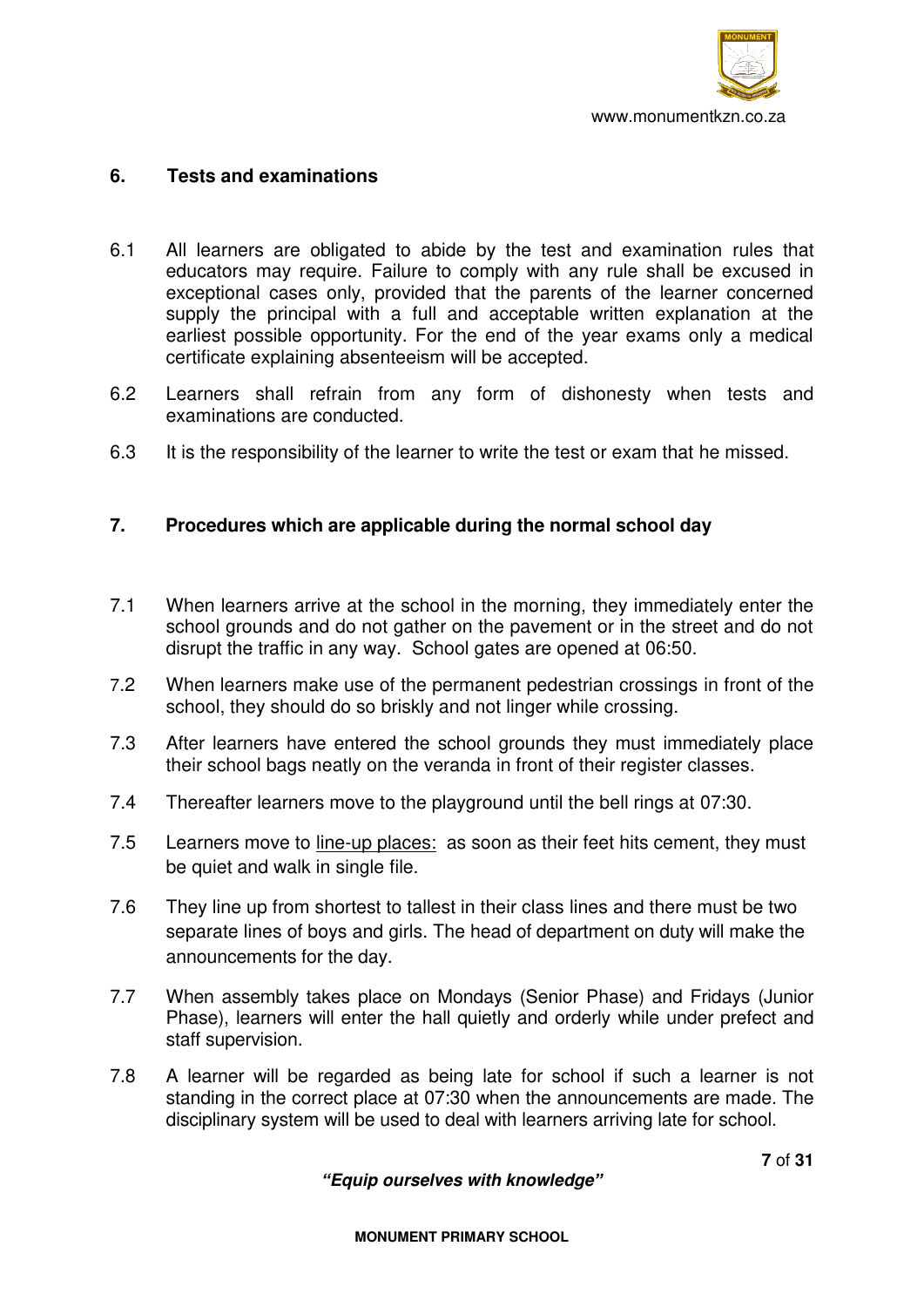

 A departmental head does, however, have the authorisation to listen to the reason given for coming late and to decide whether punishment is justified or not. As all gates will be locked at 08:00, learners who are still outside the school grounds must report to the main office where their names will be taken and forwarded to the register teacher.

- 7.9 Learners who do not stand in the correct line or who talk when their feet hits cement, must receive a polka.
- 7.10 After the announcements for the day have been made by a departmental head, learners will walk off in an orderly fashion. The register teacher will walk in the front and the class prefect at the back, in single file to their SP register classes.
- 7.11 Educators unlock classes, learners walk in and stand next to their desks. Greet. Sit. (Start the day with Scripture and prayer.)
- 7.12 Time in the register classes is used to amongst other things complete school administrative tasks. Take register. Collect money. Only the class representative may leave the class to take the absentee list to the office with the necessary disc clipped onto his/her shirt, except when the class representative is on his/her way to the next class. No learner may leave a classroom during a lesson period without such a disc.
- 7.13 When the bell rings, the teacher will accompany the learners as they move quickly and orderly to the class where their teacher will be waiting for them. The teacher will let them into the class and teaching will commence.
- 7.14 No learners are allowed to go to the toilet, have a drink of water or leave their line for any other reason during class changes. If such an urgent need exists, the learner will ask the teacher waiting at the next class to obtain permission and the prescribed disc.
- 7.15 When the bell indicates the end of the period before break, learners immediately leave to the designated playing areas. The teacher will lock the classroom door at the start of the break.
- 7.16 Learners may relax during breaks and although they may do this in any way, the following rules apply:
	- No food will be consumed before they reach the playground.
	- There must be no physical contact between learners.
	- No communication or contact of any kind may take place with any person who is outside of the school fence. Learners may not play outside the designated playing areas; and they may not leave the school grounds.

*"Equip ourselves with knowledge"*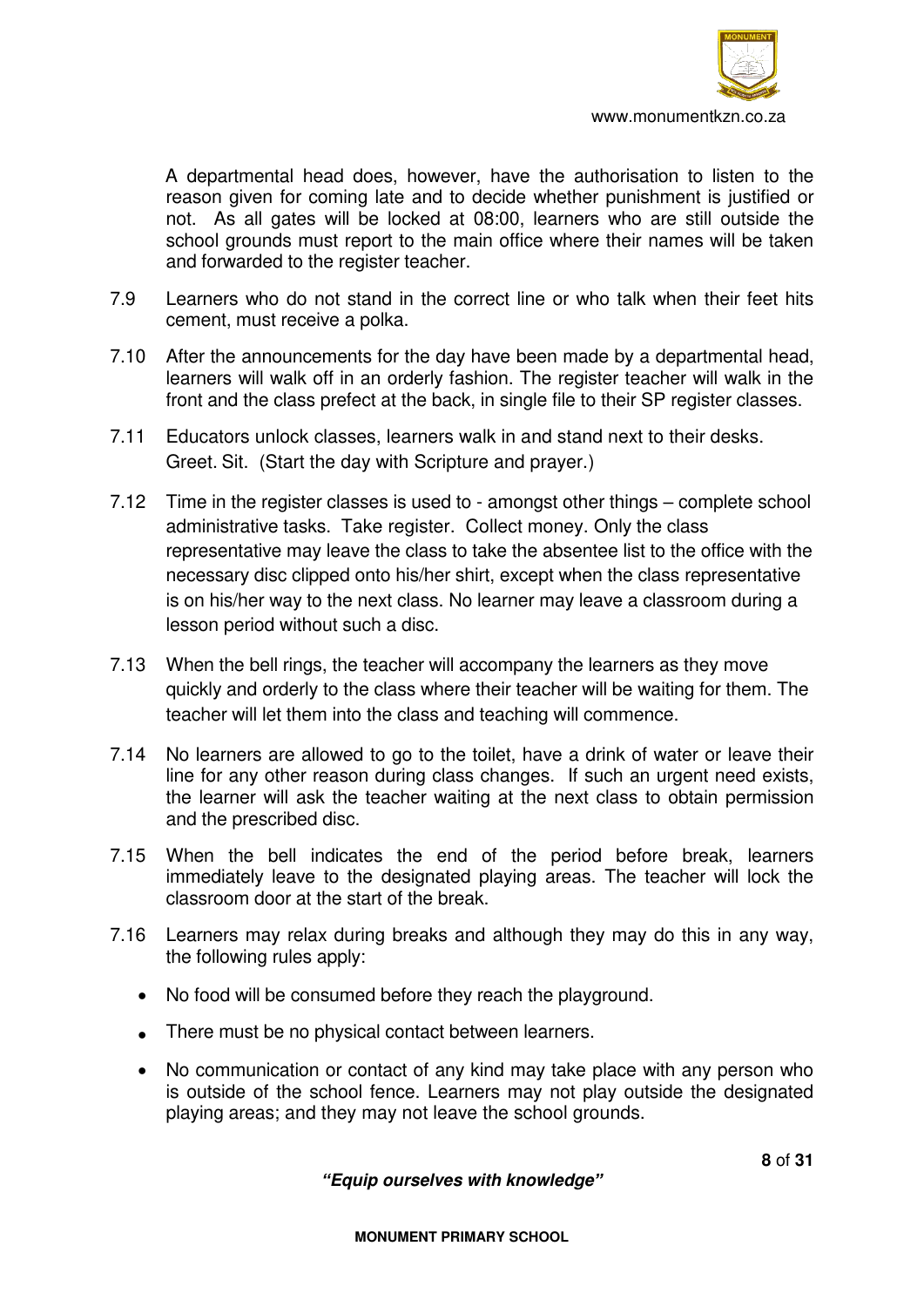

- During breaks the following areas are out of bounds: all classrooms, the school hall, living quarters, swimming pool area, bicycle shed, and corridors (except the corridor in front of the hall). Learners may also not loiter between parked cars and in the bathrooms.
- 7.17 All learners waiting for transport (parents, taxis etc.) after school, must remain in the fenced area of the school premises.
- 7.22 Junior Phase learners who are going to be at school later than 12:40 are to report at the After Care Centre until 14:00. Staff to ensure learners are at the aftercare.
- 7.23 On rainy days, learners remain in their classrooms. Teachers, with the help of the prefects, will be on duty in the classrooms.
- **NB** If a learner transgresses any of the above rules, the disciplinary system will be applied.

#### **8. Punctuality**

Learners are expected to arrive timeously, at the appointed time, and as per previous instruction, at any classroom or other given venue inside or outside the school.

#### **9. Well-mannered**

Learners are expected to greet any visitor or staff member in a friendly way. When a teacher or visitor approaches you, stand aside with your hands at your sides and greet politely. If you are walking you will stop and greet before moving on.

#### **10. Absence from school**

10.1 When a learner has been absent from school, he or she always returns with a letter from their parent to explain the absenteeism. It is the learner's responsibility to acquire the letter from the parent and he or she may not manufacture such a letter him/herself and sign it on behalf of the parent. It is also the learner's responsibility to catch up on work that was done during his/her absence. It is not the responsibility of the teacher to send homework to an absent learner.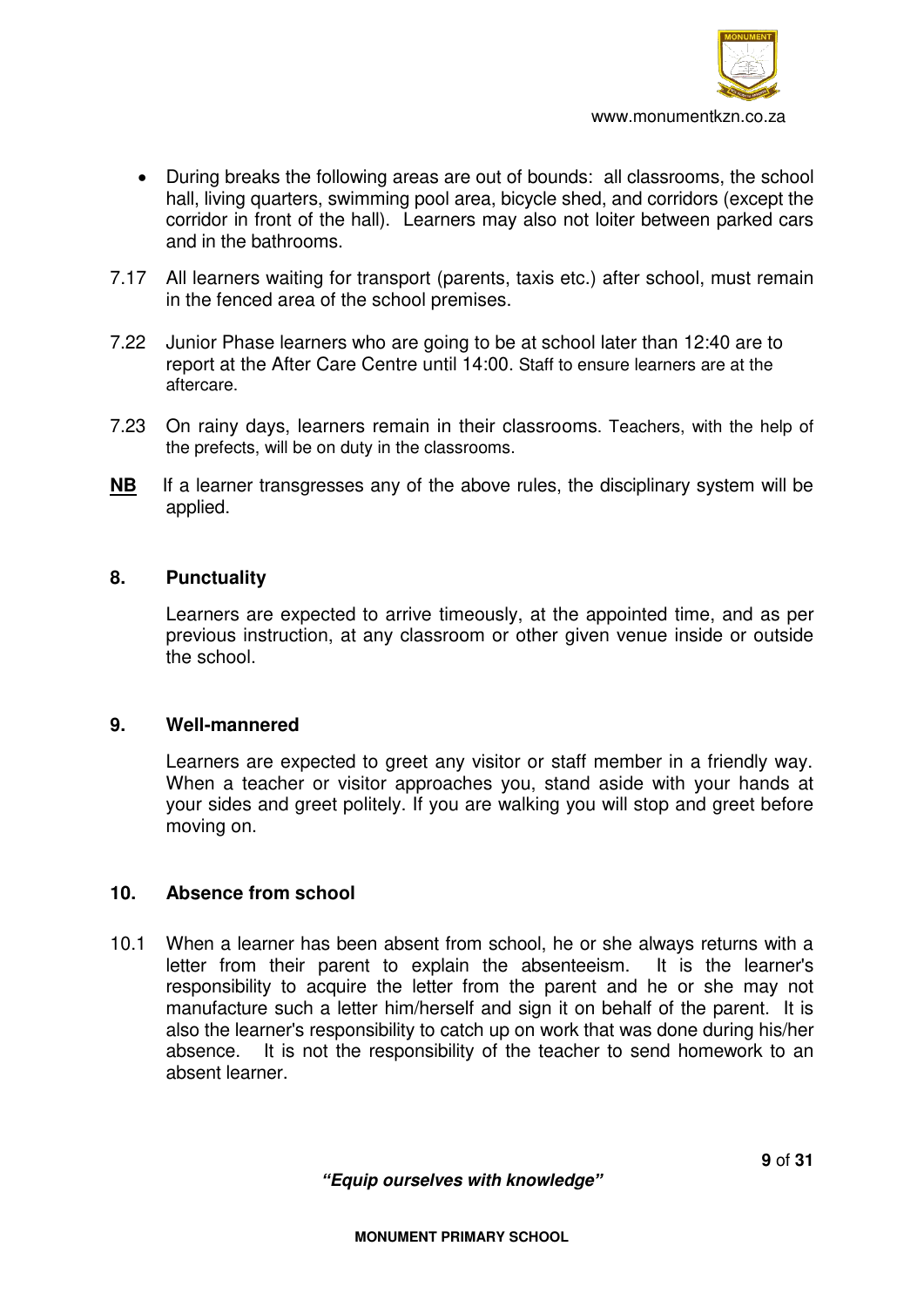

- 10.2 No learner may leave the school grounds during the course of the day without the prior permission of the deputy principal. Medical appointments should preferably be made for after school hours. Where a learner has an urgent doctor's appointment during the school day, or has a valid reason and must leave the school grounds, he or she must show a letter signed by the relevant teacher. When the learner has to depart, he or she goes to the office and shows this letter to the secretary who enters the time of departure in the exeat book. The learner must be fetched by the parent or a person assigned by the parent in writing. When he or she returns, the time will be entered into the exeat book, after which the learner will return to class.
- 10.3 Learners who become seriously ill during the day, have to be referred to the office by their register teacher. The secretary will consult with one of those staff members who have completed first aid training and if necessary, this teacher will grant permission for the learner to go home. The secretary will contact the parent telephonically and request him/her to fetch his/her daughter/son. The learner concerned may not walk home or go home on his/her own bicycle. If the parent cannot fetch the learner, he or she must return to the waiting room.
- 10.4 When a member of staff is absent, learners do not have a free period. Learners are to immediately follow the batting policy.
- 10.5 In general secretaries will not give messages to learners during the school day, nor give learners text books, sandwiches, sport kit, etc. that was left at home.

# **11. Prefects (school leaders)**

- 11.1 The prefects, in conjunction with the staff of the school, are responsible for general school discipline.
- 11.2 The prefects shall bring transgressing learners to the staff on duty; if the matter cannot be resolved, it will be referred to the departmental head on duty.
- 11.3 All learners shall obey any reasonable instruction from appointed prefects, and shall support and cooperate with them in properly executing their duties.

### **12. School property**

- 12.1 'School property' includes the following:
	- The grounds and buildings occupied by the school, as well as any permanent addition to such grounds and buildings and any other venue where an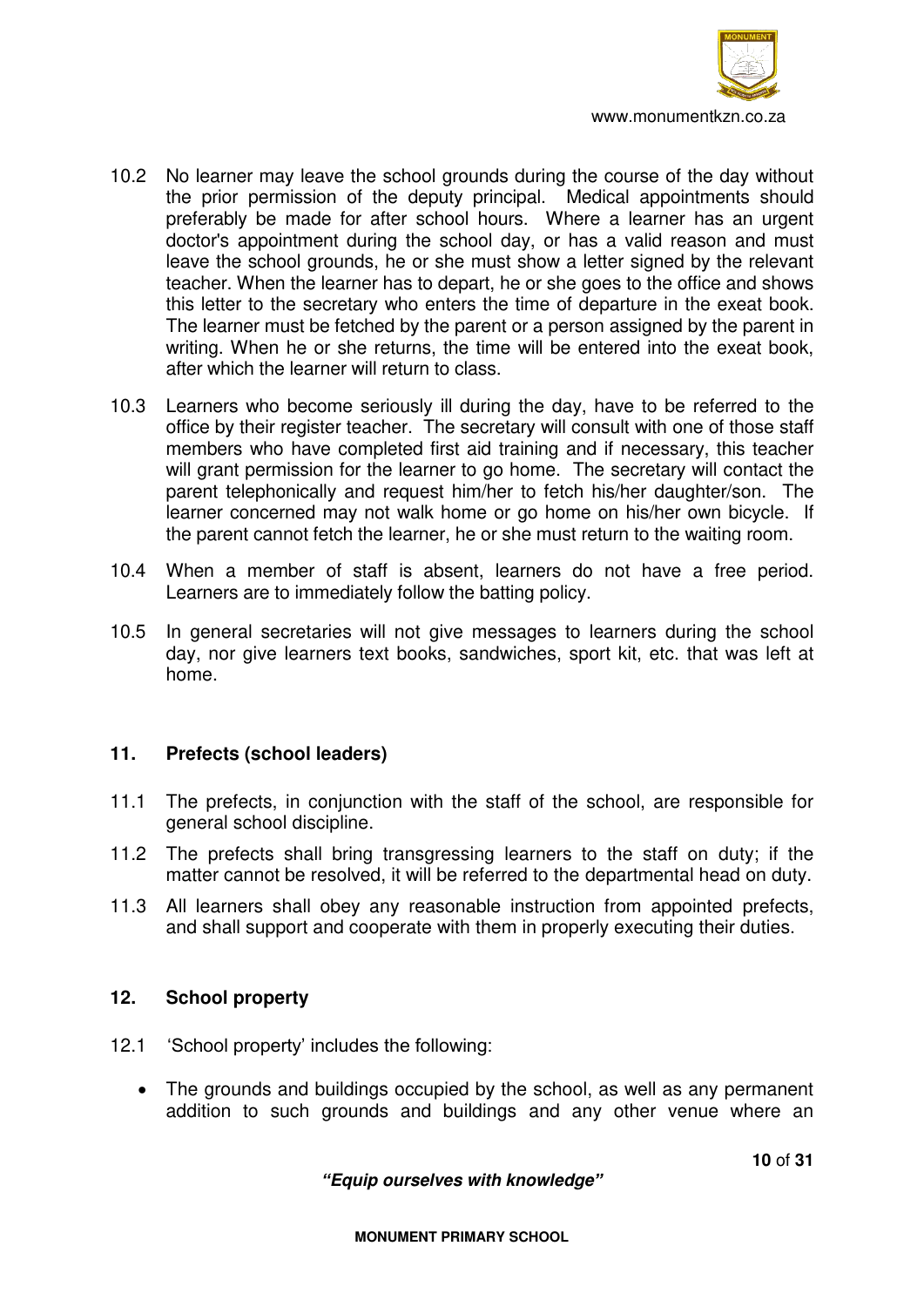

organised school activity takes place for example the municipal swimming pool, the sport centre, etc.

- All other property, including equipment, books, stock, motor vehicles and the like that the school owns, rents or stores, or with regard to which the school could be held legally liable, in case of any damage or loss
- 12.2 As the school has been built and developed for the use of all learners who attend it, all learners are obligated to do everything in their power to protect the school property, in order for it to be utilised to the benefit of all current and future learners of the school.
- 12.3 No learner may remove any school property from the school grounds without the prior consent of the principal or an educator of the school.
- 12.4 Learners may not handle, damage, mark, deface or destroy any property of the staff, fellow learners, visitors to the school or members of the public. This rule applies to property on the school grounds, in the immediate vicinity of the school, at or near the venue of any school activity, as well as any vehicle with which learners are transported, and the property contained therein.
- 12.5 Learners may not damage, deface or destroy any school property. Any learner who deliberately misuses, damages or vandalises any school property shall replace or pay for such property. Destruction and/or damage to property is a criminal offence.
- 12.6 Learners help to keep classrooms, buildings, the school grounds, bathrooms and school kombis neat and clean and never litter. If the school grounds are not clean and free of litter at any stage during the school week, the principal will determine that the learners will clean the premises during breaks.
- 12.7 The admin building of the school and passageway leading to the secretary's offices is out of bounds for learners.
- 12.8 The IT-room, E-Lab, media centre and school hall may only be used when a teacher is present. A separate set of rules apply to the use of these venues.
- 12.9 The grass between the school-buildings may not be used by the learners or to play games on.
- 12.10 Fire-hoses may not be played with.
- 12.11 Chalkboard dusters are not to be cleaned against the walls.
- 12.12 All facilities are out of bounds during weekends/holidays and may only be used if permission for this had been granted before such time.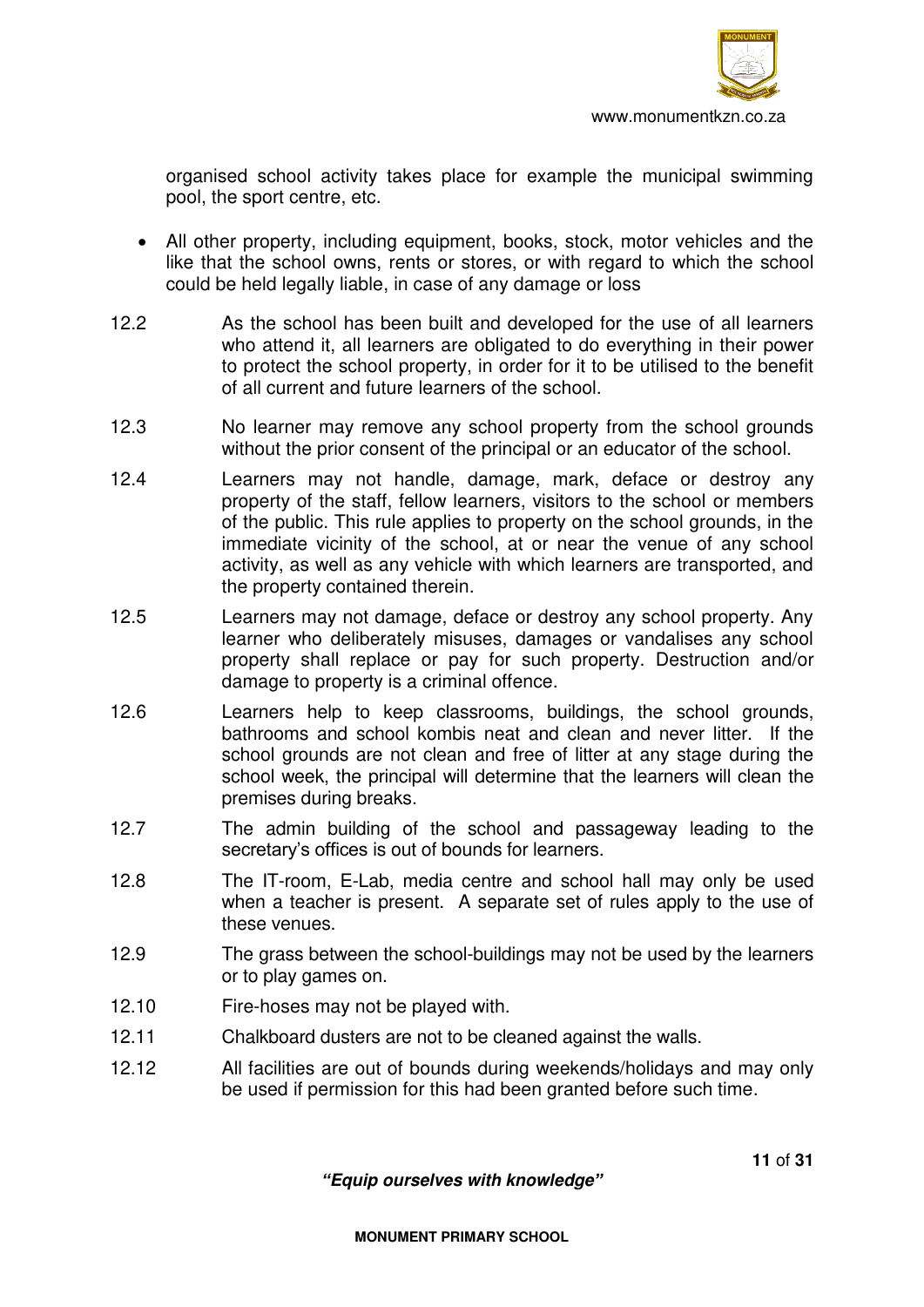

- 12.13 Without the consent of the teacher and the proper disk, no learner will be allowed to visit the bathroom during academic time.
- 12.14 During school activities the bathrooms on the ground floor will be open for learners and the public. No learners are allowed to be on any level other than the ground floor during any activity. All other bathrooms will be locked. After school the ground floor bathrooms will be open until 15:30 for use and for learners to change into sportswear.

#### **13. Environment**

- 13.1 Learners have the right to a safe environment and school that are conducive to education.
- 13.2 Learners who attend any school activity as spectators or supporters are expected to leave the area that they had occupied in a neat and clean condition and must therefore ensure that all litter is picked up and placed in refuse bins.
- 13.3 Learners must leave bathrooms in a clean condition.
- 13.4 Any action or failure by learners that constitutes or could constitute a health risk to other learners must be avoided.

### **14. School notices**

All learners are obligated to hand all school notices that were distributed to learners by the governing body, principal or an educator of the school, to their parents as well as promptly return to the class educator any acknowledgement of receipt that was to be completed by parents. The school SMS system will be used for most of the notices to parents. Learners need to update cell phone numbers to avoid poor communication between the school and the home.

#### **15. Bicycles**

15.1 Bicycles must be pushed into the school grounds and placed in the workshop area.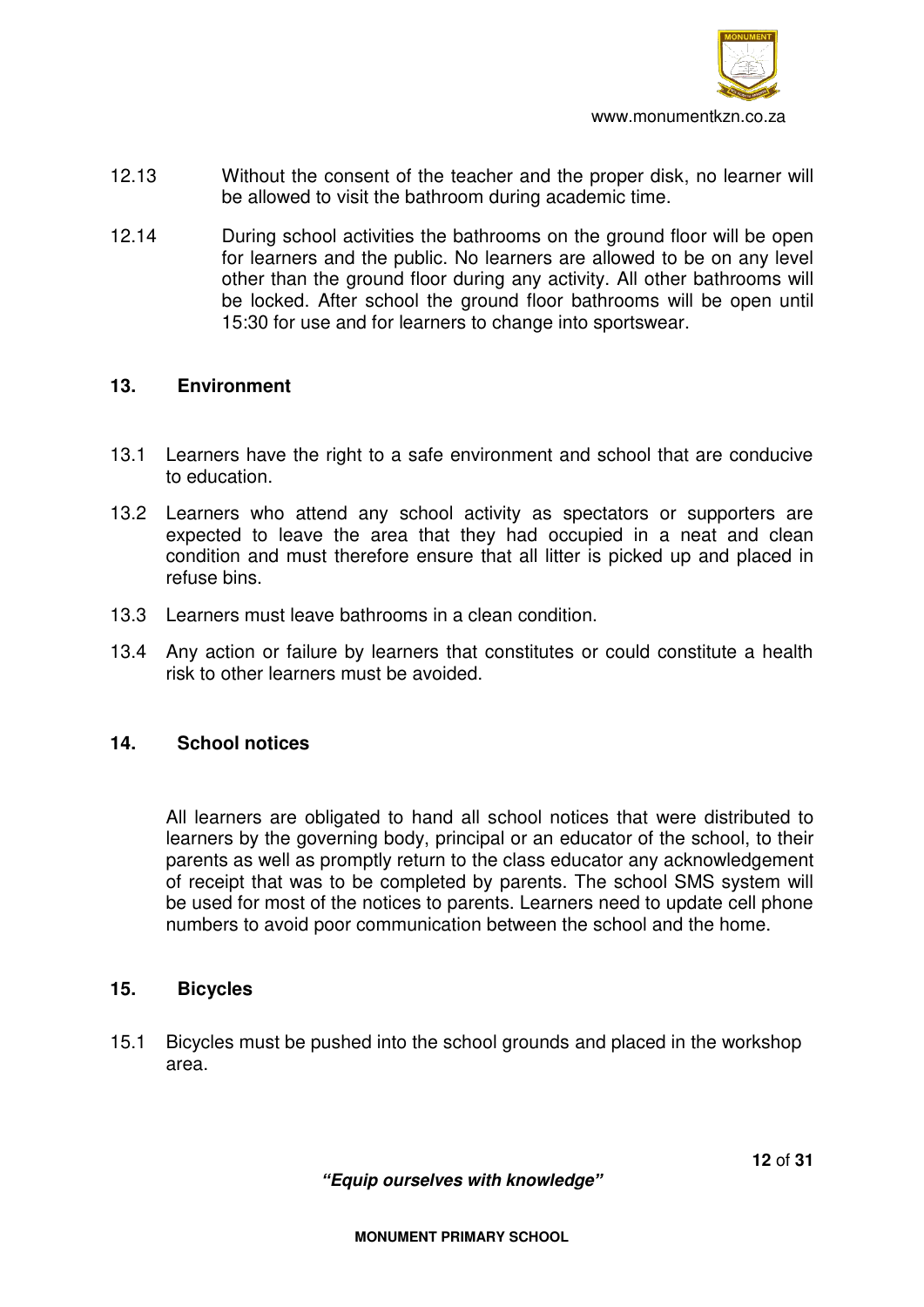

### **16. Sport and extracurricular activities**

#### Participants in sports and extracurricular activities

- 16.1 Learners who are selected to represent the school as participants in any sport or other extracurricular activities must be dressed in the sportswear, school wear or other prescribed clothing as determined by the educator responsible for the activity concerned, both during and after participation in such activity.
- 16.2 All learners who participate in the aforementioned activities shall be loyal to the school and fellow participants. In particular, participants must report promptly and on time at the venue where the activity will take place or the venue from where participants will depart to the activity. The learners, who have been selected to represent the school in an activity, may only be excused from attendance if a written apology is handed, in advance, to the sport or cultural head. An unforeseen absence from an activity will only be acceptable if the sports or cultural head receives a personal phone call from the parent on the day of the activity and a follow-up, acceptably written explanation and apology from the parent/guardian, no later than the first school day following the relevant activity.
- 16.3 Learners who represent the school at sport activities will be courteous at all times towards, and comply with the rulings, prescripts and instructions of:
	- the head of sport and the educator involved in the relevant sport code;
	- the referee or adjudicator with regard to the relevant activity; and
	- the team captain.
- 16.4 Although it is assumed that learners who participate in sport activities shall do so with commitment and dedication. Such learners are, in addition, expected to practice self-restraint and self-discipline. In particular, no learner may display bad sportsmanship, use foul or offensive language, get involved in fights or incidents, or engage in any foul or improper play.
- 16.5 Apart from their duty to comply with the provisions of this code of conduct, all learners attending any school activity as spectators or supporters shall also refrain from any disruptive, improper, rebellious, unnecessarily inciting or indecent behaviour. In particular, learners may not respond negatively to any ruling by an adjudicator or referee.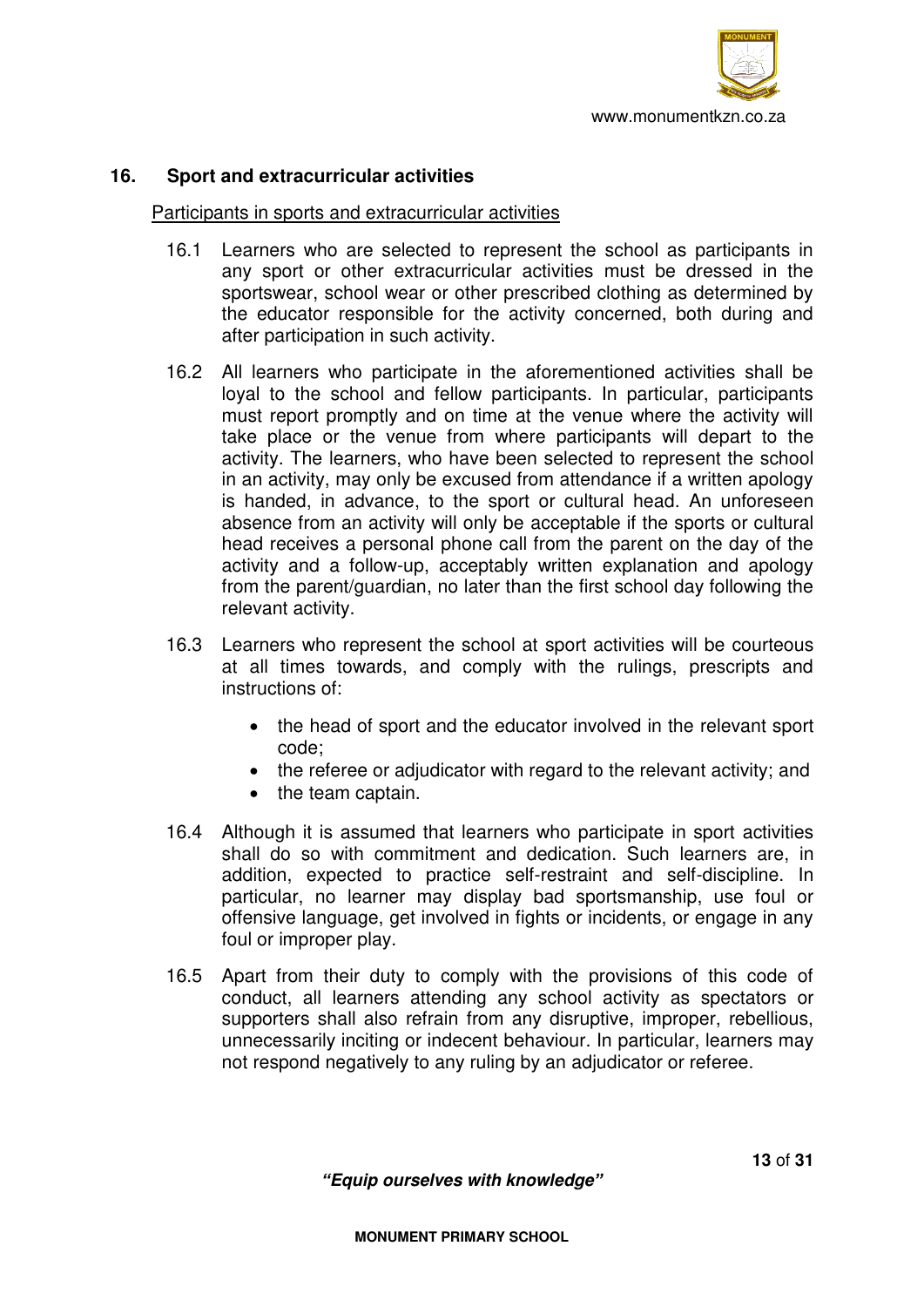

## **17. Rules with regard to appearance and school wear**

17.1 The official school uniform and the rules pertaining to the general appearance of learners at Monument Primary School have been developed over many years to those presently applicable. Any alterations, additions or deviations from the prescribed school uniform can only be approved by the relevant School Governing Body committee.

### 17.2 The general appearance of learners

 The purpose of the official school uniform and regulations pertaining to the general appearance of learners encompasses, amongst other things, the overall neatness and uniformity of the learners and their identifiability with the school. Therefore, no learner may wear any jewellery, ornament, badge, sign, symbol, slogan or any addition whatsoever with the school uniform or visibly on his or her person to express individuality, cultural background or religious belief. (See paragraph 18 for exemptions). Only official badges or signs awarded by the principal to learners, for example the prefect, expo, monitor etc. may be worn as part of and only with official school uniform. It is the duty and responsibility of the parent to ensure that a learner, upon leaving for school in the morning, is dressed in accordance with the school uniform rules. If these rules are transgressed, the object(s) will be confiscated and only returned to the rightful owner at the end of the term. This rule also applies in respect of incorrect shoes, socks or any other prescribed uniform item.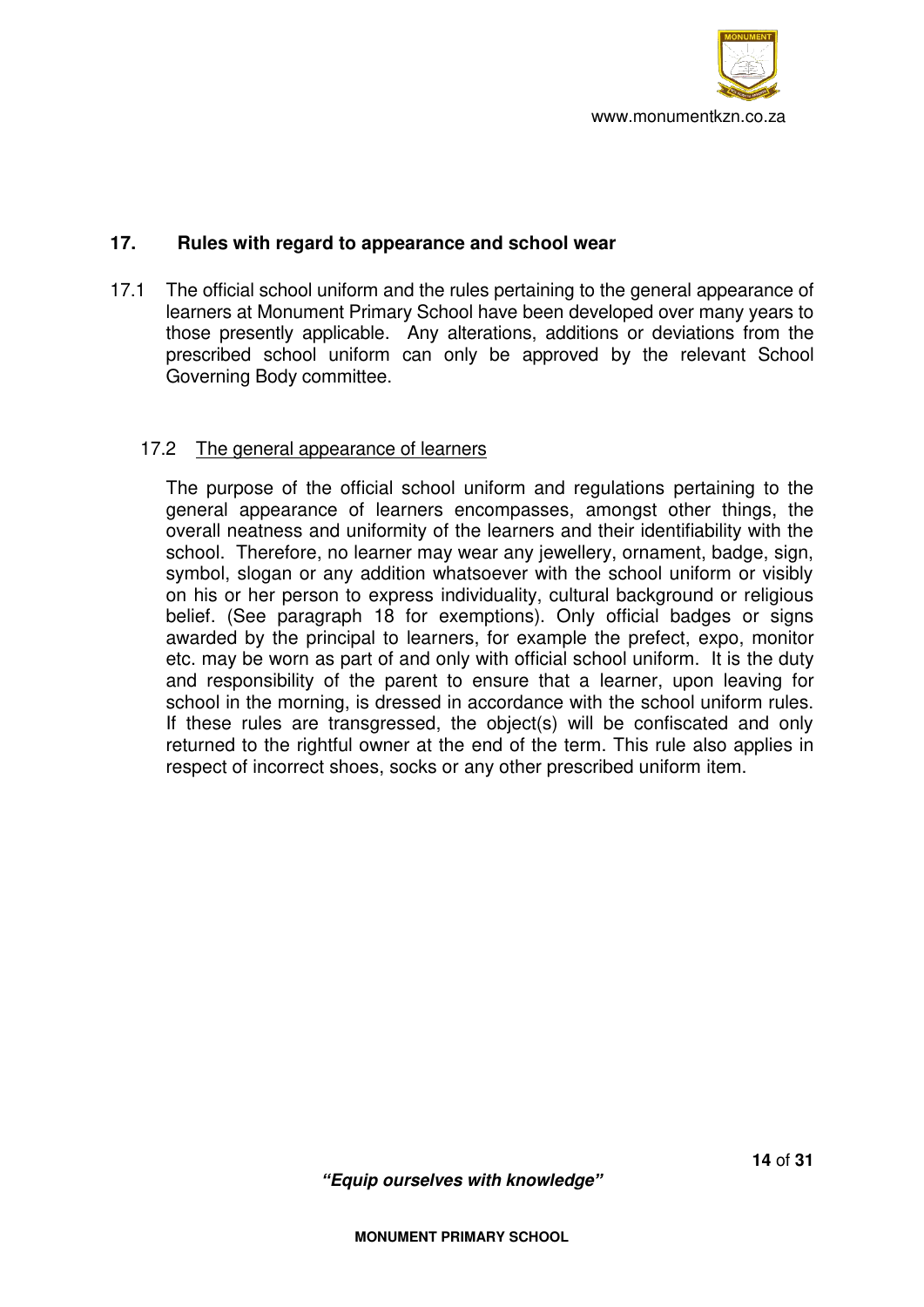

# 17.3 Uniform - Girls

| Formal: School                                                                                                                                                                                                                                                                                                                                                                                                                                                                                         | Informal: Sport                                                                                                                                                                                                                                                                                                                                                                                                                               |  |
|--------------------------------------------------------------------------------------------------------------------------------------------------------------------------------------------------------------------------------------------------------------------------------------------------------------------------------------------------------------------------------------------------------------------------------------------------------------------------------------------------------|-----------------------------------------------------------------------------------------------------------------------------------------------------------------------------------------------------------------------------------------------------------------------------------------------------------------------------------------------------------------------------------------------------------------------------------------------|--|
| Summer:                                                                                                                                                                                                                                                                                                                                                                                                                                                                                                |                                                                                                                                                                                                                                                                                                                                                                                                                                               |  |
| yellow<br>Monument<br>school<br>$\bullet$<br>dress (length 4 cm above or<br>below knee)<br>Brown school shoes (buckle<br>$\bullet$<br>or Velcro strip)<br>White ankle socks<br>$\bullet$<br><b>Brown Monument blazer</b><br>$\bullet$<br>Brown sleeveless pullover or<br>$\bullet$<br>long sleeve V-neck jersey<br>(can be worn without blazer)                                                                                                                                                        | Brown Quantex shorts with<br>$\bullet$<br>badge<br>Yellow Monument golf shirt<br>$\bullet$<br>House T-shirt & Provincial<br>clothing (only Wednesdays)<br><b>Full Monument tracksuit or</b><br>$\bullet$<br>tracksuit jacket with brown<br>shorts.<br>Full black costume. (Black<br>$\bullet$<br>Jammer optional)<br><b>Only yellow Monument</b><br>$\bullet$<br>swimming cap<br>Plain white ankle socks<br>Tackies<br>Wide brim Monument hat |  |
| Winter:                                                                                                                                                                                                                                                                                                                                                                                                                                                                                                |                                                                                                                                                                                                                                                                                                                                                                                                                                               |  |
| yellow school<br>Monument<br>$\bullet$<br>dress (length 4 cm above or<br>below knee)<br>Brown school shoes (buckle<br>$\bullet$<br>or Velcro strip)<br>Dark brown woollen tights.<br>$\bullet$<br><b>Brown Monument blazer</b><br>$\bullet$<br>Brown sleeveless pullover or<br>long sleeve V-neck jersey<br>(can be worn without blazer)<br>Yellow winter jacket<br>Scarf, gloves<br>&<br>beanies<br>(brown with 2 gold stripes)<br>Long brown pants<br>White long sleeved shirt<br>Tie (Brown socks?) | Brown Quantex shorts with<br>$\bullet$<br>badge<br>Yellow Monument golf shirt<br>$\bullet$<br>House T-shirt & Provincial<br>$\bullet$<br>clothing (only Wednesdays)<br><b>Full Monument tracksuit or</b><br>$\bullet$<br>tracksuit top.<br>Plain white ankle socks<br><b>Tackies</b><br>Wide brim Monument hat<br><b>Yellow Puff Jacket</b>                                                                                                   |  |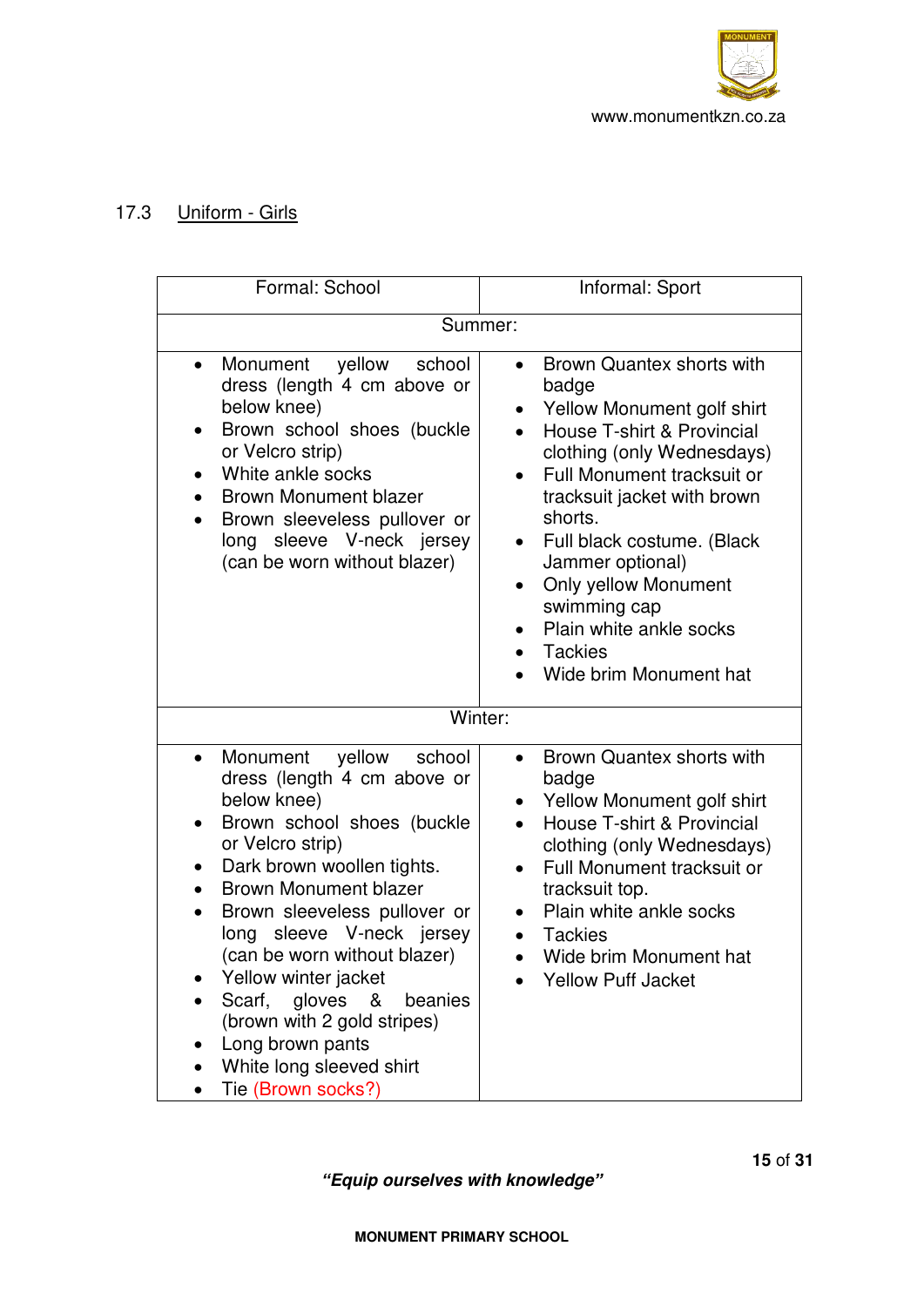

# 17.4 Uniform - Boys

| Formal: School                                                                                                                                                                                                                                                                                                                                                                                                                                      | Informal: Sport                                                                                                                                                                                                                                                                                                                                                                                                                                                                      |  |
|-----------------------------------------------------------------------------------------------------------------------------------------------------------------------------------------------------------------------------------------------------------------------------------------------------------------------------------------------------------------------------------------------------------------------------------------------------|--------------------------------------------------------------------------------------------------------------------------------------------------------------------------------------------------------------------------------------------------------------------------------------------------------------------------------------------------------------------------------------------------------------------------------------------------------------------------------------|--|
| Summer:                                                                                                                                                                                                                                                                                                                                                                                                                                             |                                                                                                                                                                                                                                                                                                                                                                                                                                                                                      |  |
| White shirt (short sleeve) with<br>$\bullet$<br>school badge on pocket<br>School short or pants<br>Long brown Monument socks<br>Brown lace-up shoes<br><b>Brown Monument blazer</b><br>Brown sleeveless pullover or<br>long sleeve V-neck jersey<br>(can be worn without blazer)                                                                                                                                                                    | Brown Quantex shorts with<br>$\bullet$<br>badge<br>Yellow Monument golf shirt<br>$\bullet$<br>House T-shirt & Provincial<br>$\bullet$<br>clothing (only Wednesdays)<br>Full Monument tracksuit or<br>$\bullet$<br>tracksuit jacket with brown<br>shorts.<br>Full black costume. (Black<br>$\bullet$<br>Jammer optional)<br><b>Only yellow Monument</b><br>$\bullet$<br>swimming cap<br>Plain white ankle socks<br>$\bullet$<br><b>Tackies</b><br>$\bullet$<br>Wide brim Monument hat |  |
| Winter:                                                                                                                                                                                                                                                                                                                                                                                                                                             |                                                                                                                                                                                                                                                                                                                                                                                                                                                                                      |  |
| White<br>shirt<br>long<br>sleeve<br>$\bullet$<br>(without badge)<br>Long brown pants<br><b>Long Monument socks</b><br>$\bullet$<br>Brown lace-up shoes<br>$\bullet$<br>Long brown Monument socks<br>$\bullet$<br><b>Brown Monument blazer</b><br>Brown sleeveless pullover or<br>long sleeve V-neck jersey<br>(can be worn without blazer)<br>Yellow Puff jacket<br>$\bullet$<br>Beanie, scarf and<br>gloves<br>brown with two gold stripes.<br>Tie | Brown Quantex shorts with<br>$\bullet$<br>badge<br>Yellow Monument golf shirt<br>$\bullet$<br>House T-shirt & Provincial<br>$\bullet$<br>clothing (only Wednesdays)<br>Full Monument tracksuit or<br>$\bullet$<br>tracksuit top<br>Plain white ankle socks<br>$\bullet$<br><b>Tackies</b><br>Wide brim Monument hat<br><b>Yellow Puff jacket</b>                                                                                                                                     |  |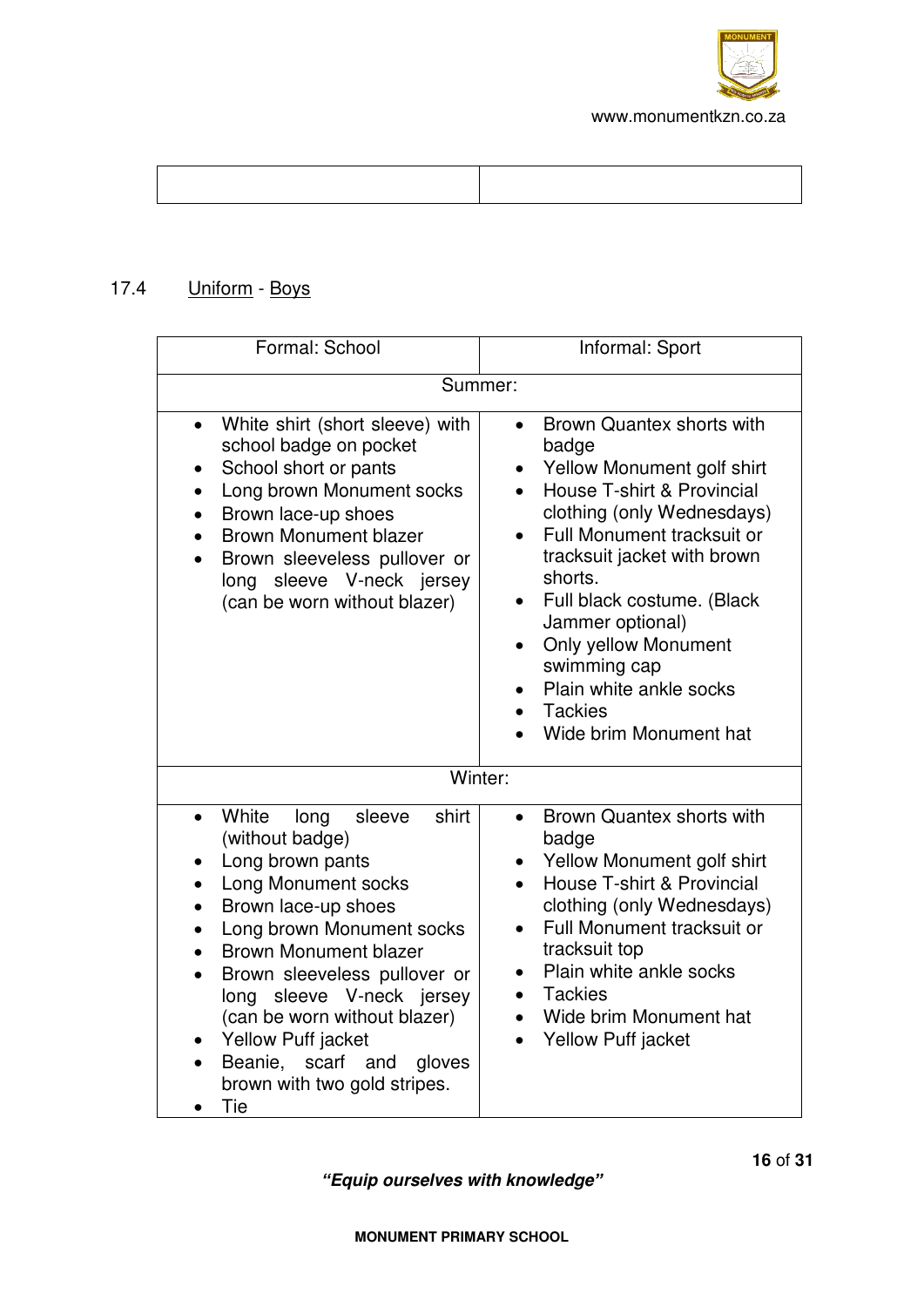

## 17.5. Dress code for civvies day:

To allow learners to wear 'civvies' is a privilege. It is still a normal school day, and ALL learners who choose to wear civvies have to be dressed appropriately for school. This means that their clothes should be modest and conservatively styled.

## DRESS CODE:

Please adhere to the following prohibitions:

- NO midriff may show at any time.
- NO miniskirts.
- NO open back.
- NO spaghetti straps.
- NO revealing, low necklines.
- No visible underwear.
- NO make-up.
- NO sunglasses, handbags, purses.
- NO high heels, platforms, slippers.
- NO jewellery.
- NO offensive/ distasteful slogans, graphics and images may be worn or displayed on clothing - these include: cigarettes, alcohol, drugs, substance abuse, violence, sex, offensive language and swearing.
- No headgear may be worn inside the building (hats, beanies, etc.).
- Shorts / Skirts may only be worn no more than five (of learner's own) fingers above the knee.
- If tights are worn, the bottoms should be covered with a loose top/t-shirt.

HAIR :

The rules which apply for any normal school day also apply for Civvies Day, i.e.

Boys – NO gel or hair cream.

Girls – Hair is to be tied back from face. The colour of hair accessories may vary.

Learners who fail to comply with the above regulations will forfeit their privilege to wear civvies.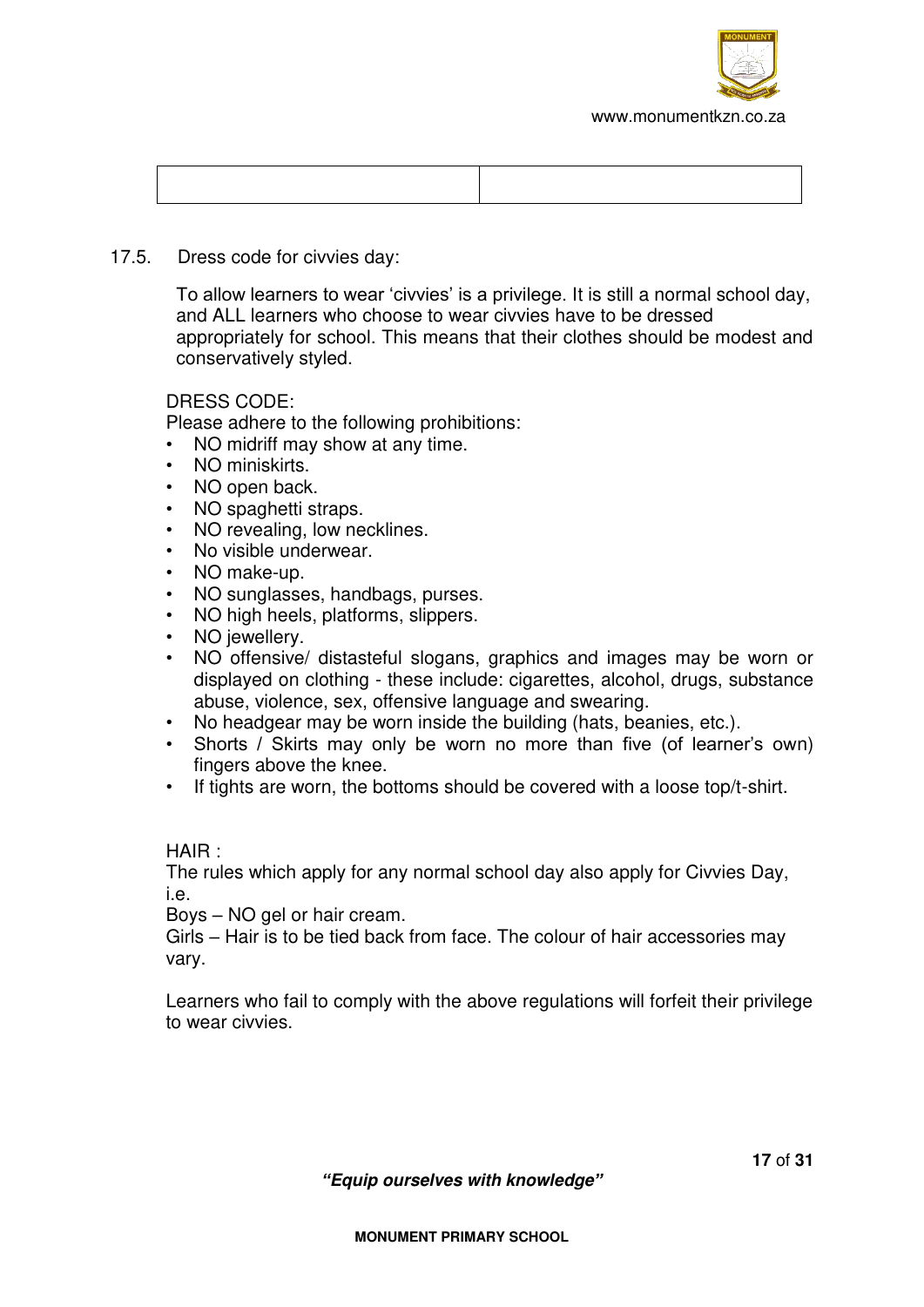

Please take note of additional information.

17.6 Boys/Girls:

Uniform must be neat and clean. The shirt must be properly buttoned and tucked in. The collar of the summer shirt must be worn over the collar of the blazer when the blazer is worn.

- No multi-coloured T-shirts may be worn under the school shirt. A white T-shirt may be worn under the school shirt, but it may not show above the shirt collar.
- Girls that are of small stature, where the white vest is visible, will be accommodated.
- Only the official school jersey may be worn. Jerseys must be put on and not draped over the shoulders. Jerseys may not be tucked into the pants. No pushing up of sleeves.
- No tracksuit or part thereof may be worn together with the school uniform.
- The winter and summer uniform may not be mixed.
- Yellow Winter Jacket can be worn during extreme cold weather conditions in the winter and summer.
- When going home after a sport practice, learners should preferably wear a school tracksuit, or their sport clothes. No civvies.
- Shoes or tackies must be worn when leaving the school grounds.
- **Provincial clothing and the House t-shirt may only be worn on** Wednesdays. Any other sponsored clothes may only be worn with permission from the coach / teacher on match days / trials.
- School socks must be worn at all times when wearing school shoes.
- No labelled or designed socks are to be worn with takkies, only plain white.
- Beanies and scarves may only be worn before school during the winter months, but once the children line up for school, they must be removed.
- No blankets

# 17.7 Jewellery

Apart from watches and Medic Alert bracelets, learners are not allowed to wear any jewellery or other personal adornments. (No chains, rings, bracelets or broaches may be worn). Only girls may wear a plain gold or silver stud in pierced ears or a plain gold or silver sleeper the size of a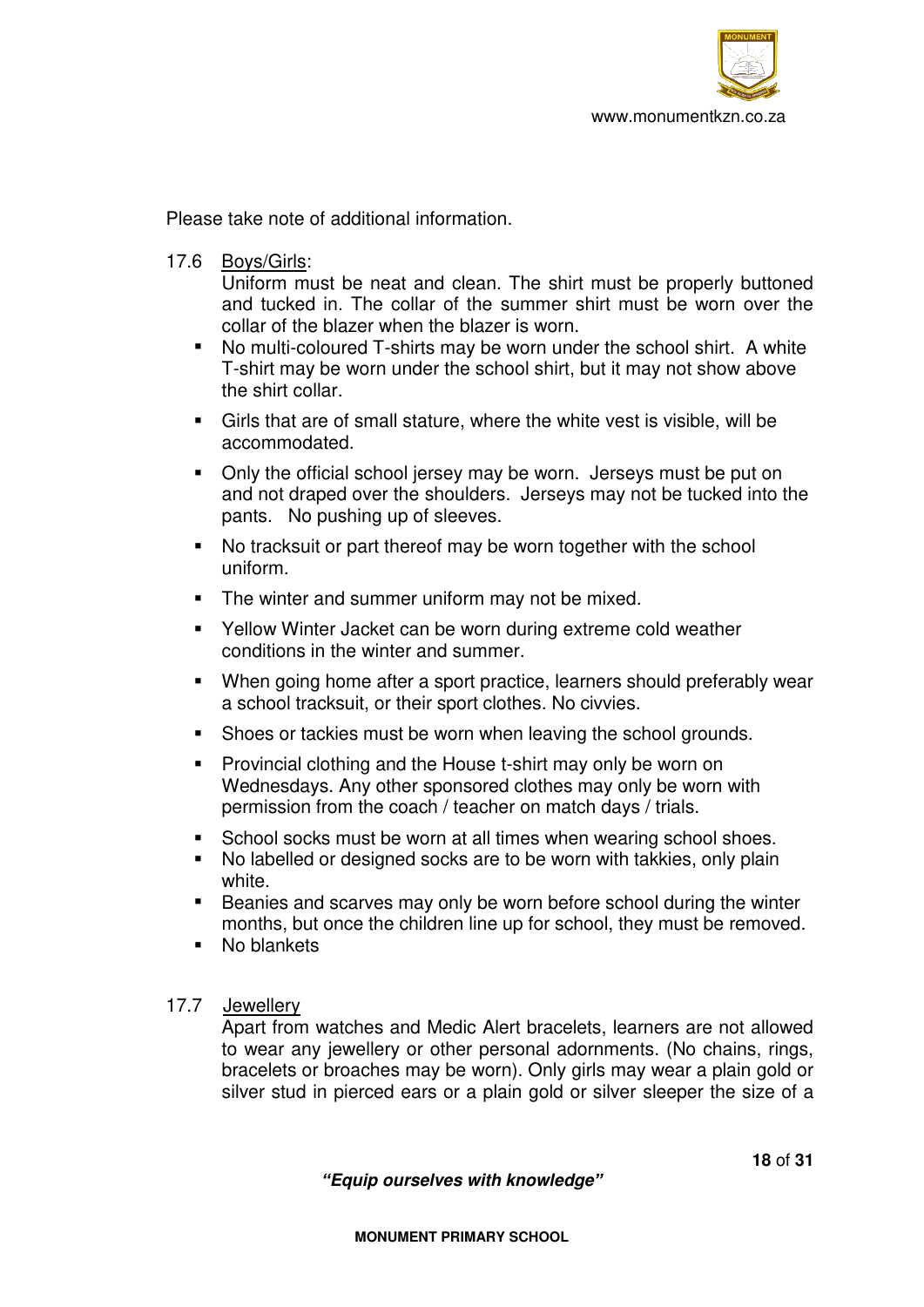

new ten cent coin. Only one earring per ear is allowed to be worn in the lowest hole in the ear. No diamond earrings.

- 17.8 Hair Girls
	- Hair which extends beyond the top of the shirt collar should be tied back.
	- Hair accessories must be limited to school colours only. (yellow, brown, black, or white)
	- No "bling" or unsuitable accessories such as large material/metal flowers or bows. No loose pieces of material to be worn in the hair.
	- Fringes may not be longer than the eye brows. Long fringes must be clipped or held back with a band.
	- No butterfly clips
	- No dyeing, highlighting, or streaking of hair is permitted in any form whatsoever
	- No loose pieces of hair to hang in the face.
	- No unruly or "fuzzy" hair.
	- No high elevations of the hair before it is combed or tied back (no "humps") Hair must be flat against the head.
	- The hair must be: NATURAL, NEAT and SUITABLE for school
	- No ponytails higher than the top of the head.
	- **The following ethnic hairstyles are allowed for girls:** 
		- braiding of the natural hair against the head. Styles should be simple and classic. Avoid elaborate or "fancy" patterns that are not suitable for a school girl.
		- straightening of the natural hair and wearing it straight back or tied in a short pony/bun.
		- With regard to hair extensions the following are allowed:
			- a thin black plait in a "straight back" style which can be tied in a pony or worn with a small bun. No thick coils – they are too bulky
			- the straight black extension in a pony tail or small bun
	- The following are not allowed:
		- loose hair pieces or wigs
		- the mixture of hair styles eg. only half the head is braided whilst the other half is worn combed out.
		- curly extensions
		- large volume extensions
			- excessive dreading of the natural hair
	- No dreadlocks or outrageous hairstyles are permitted eg. afros
	- The final discretion with regard to a girl's hairstyle rests with a committee specially appointed by the Principal for this purpose.
	- After school and whilst dressed in their school uniform, hair may not be worn loose.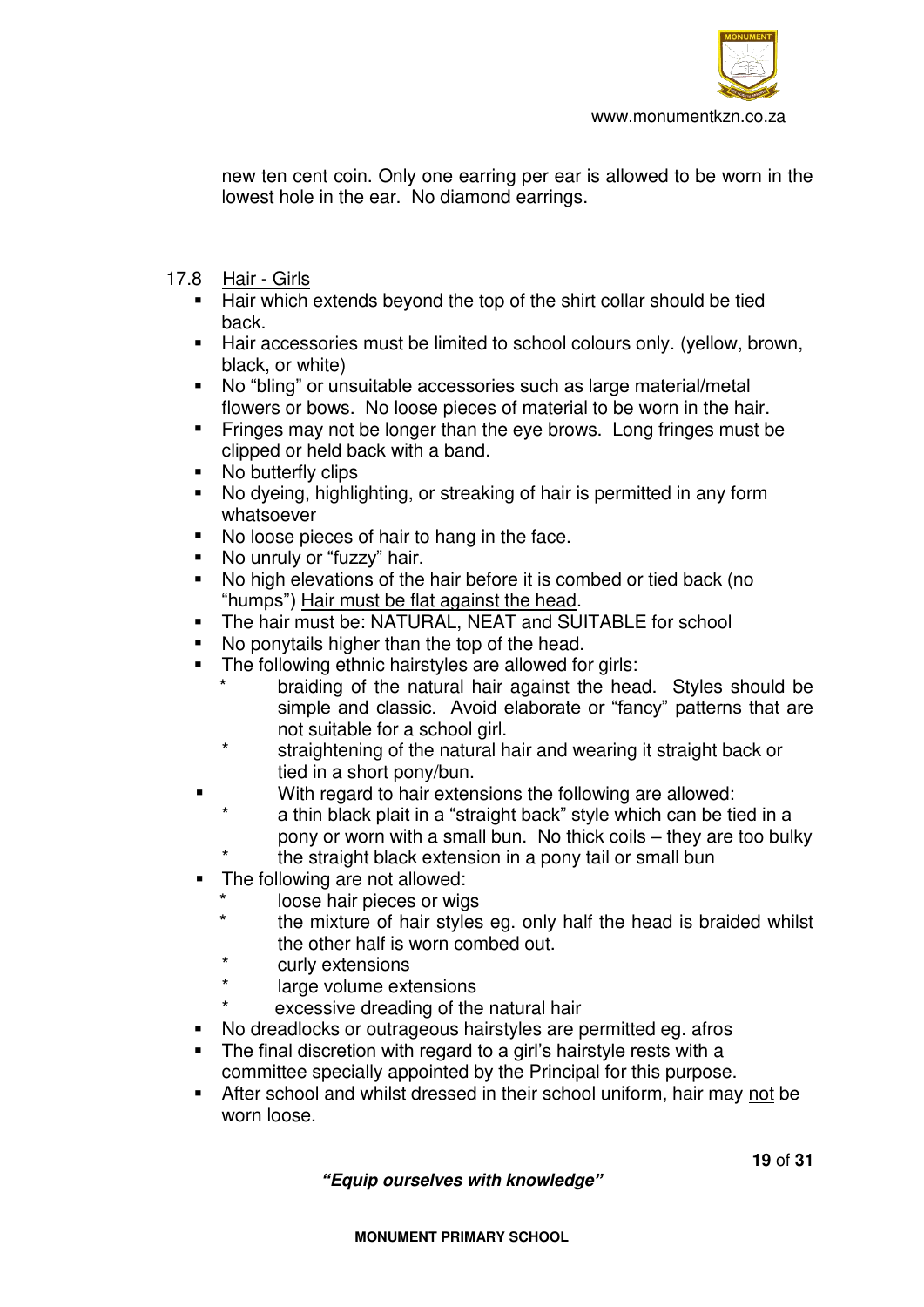

- No hair products eg. mousse, gel, wax or hairspray may be used
- 17.9 Nails:
	- If the fingers are straight and the palm of the hands is facing upwards, the nails may not extend beyond the length of the fingers. No coloured nail varnish may be worn.
- 14.10 Make-up:
	- Absolutely no make-up may be worn.
	- No shiny or coloured lip-ice or lip gloss may be worn.
- 17.11 Shoes:
	- **Laced up properly not tucked in.**
- 17.12 Hair Boys
	- $\blacksquare$  Hair on the forehead must be above the eyebrows whether it is in a fringe or parted in the middle.
	- Hair in the neck must be above the collar of the shirt or blazer. The hair may NOT appear as a wedge or be grown into a point.
	- Hair may not hang over the ears.
	- No points or thin lines allowed.
	- Hair must be clean and neat at all times.
	- Hair may not be coloured or permed.
	- Outrageous hairstyles like long curly ends ("horns"), shaved sides or spikes are not permitted.
	- No steps or stripes to be cut across the head. Hair must taper evenly.
	- A brush-cut hairstyle must be combed down and not worn "ruffled through".
	- No hair extensions or the braiding of hair are allowed.
	- No dreadlocks are permitted.
	- No patterns to be formed into the natural hair.
	- No gel or other styling aids to be used.

### 17.13 Watches:

- **Plain gold, silver, black, brown or white watches allowed**
- No designs, pictures, bling, etc.
- The face of the watch may not be larger than a R5 coin.
- GPS watch preferably to be black.

**NB**: If there is controversy with regard to a learner's hairstyle, a committee specially appointed by the Principal for this purpose, will make the final decision.

# **18. Exemption from provisions of the code of conduct**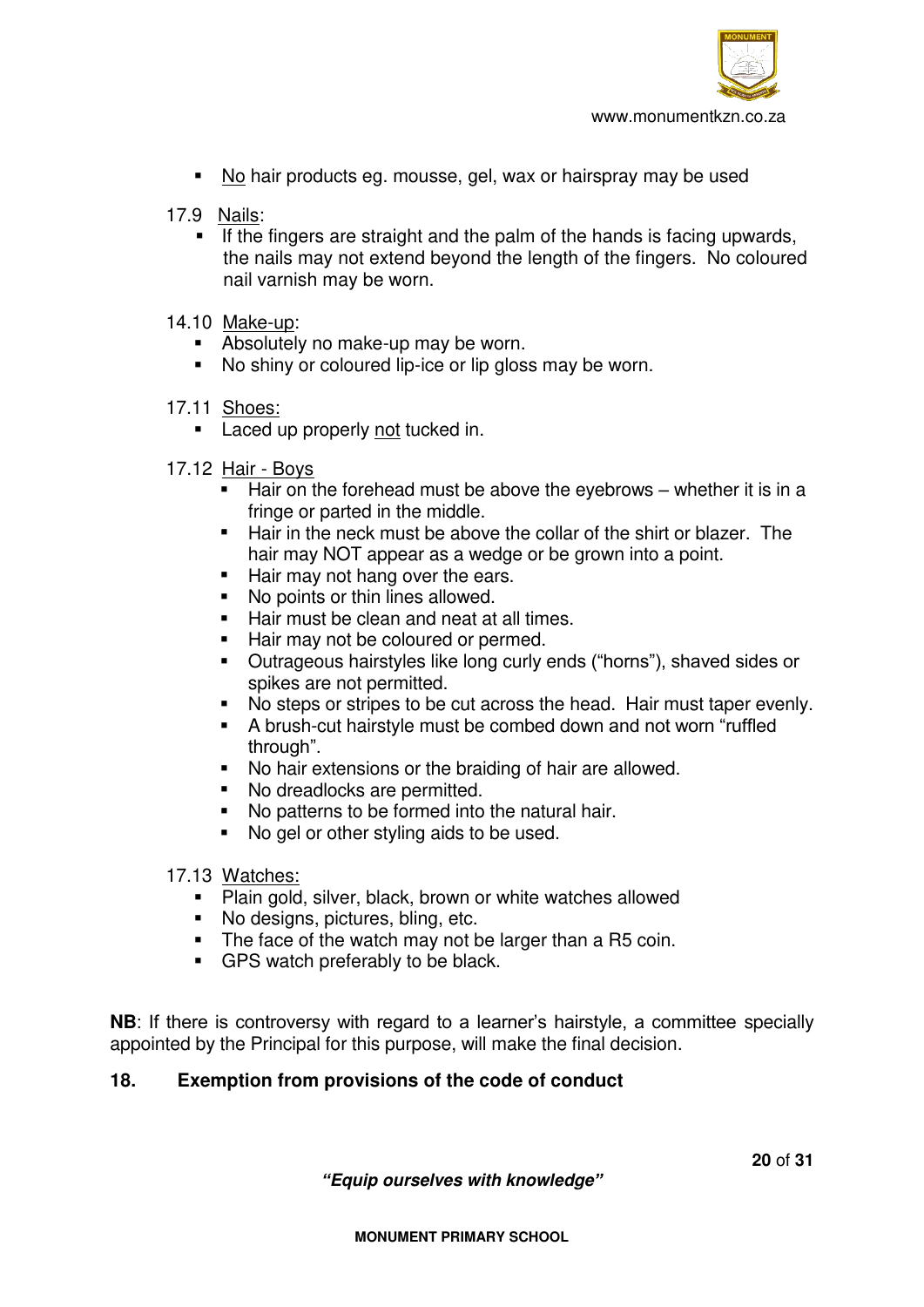

- 18.1 At the start of each school year, learners may submit a written application to the principal for total or partial exemption from one or more of the items contained in the code of conduct based on cultural, religious or medical grounds.
- 18.2 Such application must include full reasons as well as confirmative evidence. Therefore, the onus of proof still lies with the learner to substantiate the application for exemption.
- 18.3 Applications for exemption will be considered at the start of the school year only, unless the applicant can prove that the matter is urgent or necessitated by a change in circumstances.
- 18.4 In considering an application for exemption, the principal shall be entitled to obtain any information that he deems necessary for a fair adjudication of the application.
- 18.5 The principal shall consider the application for exemption with the necessary seriousness and responsibility, and within the framework of the Constitution and court judgements, and will inform the learner of his decision.
- 18.6 In case of a violation of any provision in this code of conduct the prescribed disciplinary procedure shall be followed.

### **19. Punishment: Polka and Detention**

#### 19.1Educational philosophy with respect to punishment.

 As a point of departure it is accepted that the bulk of learners in this school are positively motivated and conscientious and will go through their primary school years without being punished for serious offences. The aim is to add more and more learners to this majority group on a daily basis. Besides all the other educational principles which are used to achieve this, reward for conscientiousness, good behaviour and cooperation on the one hand and positive punishment for learners showing opposite characteristics on the other hand, also serve to attain this aim. The purpose of punishment is firstly to remove guilt and secondly to serve as a deterrent to fellow learners.

 Punishment is meted out in cases of infringement of the code of conduct when guilt has been admitted by the learner or when guilt has been proved beyond reasonable doubt after a proper and fair investigation. After a learner has transgressed inside or outside the classroom, the person in authority may determine punishment accordingly if the learner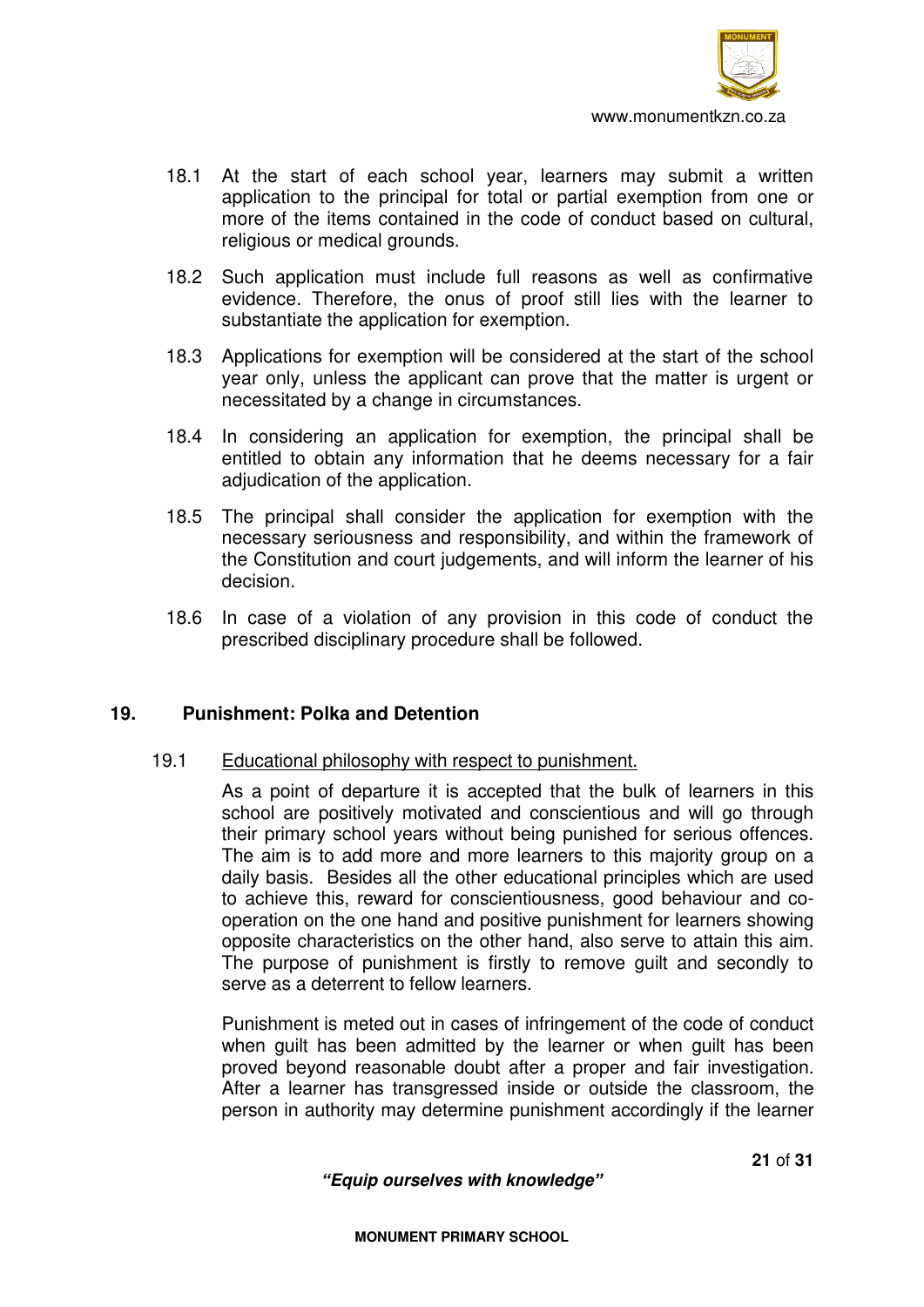

www.monumentkzn.co.za

repeats a similar misconduct or offence. In cases of serious misconduct, for example assault with the intention to do grievous bodily harm, bringing and distributing alcohol or drugs on the school premises or any other serious offence as determined by the governing body, punishment, suspension or expulsion can follow without any warning. The person in authority as well as the governing body as an institution in authority **must**, however, always evaluate and handle each situation carefully and under all circumstances attempt to act in a humane, sympathetic, just and unbiased manner. At the same time, the learner must always and under all circumstances be given an equal opportunity to express his/her point of view and to plead guilty or not guilty (with mitigating circumstances). Where there is any doubt, the learner always receives the benefit of the doubt. In a case where a learner is honest and immediately admits guilt and tells the truth, the punishment can be lightened.

#### 19.2 Refusal of punishment

When a learner, who has either admitted guilt, or whose guilt has been proven beyond reasonable doubt, refuses or neglects to accept the applicable punishment, the following applies:

- The matter is referred to the principal immediately.
- The learner is instructed to hand in all his/her school property and the parent is phoned and informed about the situation and told to come and fetch the learner from school. If that is not possible, the learner stays at school but does not go back to the classroom.
- The parent and the learner then have time to discuss the matter at home and to offer a written plea, as soon as is possible, to the principal or to a person appointed by him. An adjustment to the punishment can follow. If not, the learner will not be accepted back into the school until such time as he/she accepts the original punishment that had been given. The parent will be given five days' notice of a hearing that will take place and that the learner's expulsion from school will be investigated.

19.3 Polka and Detention system:

**22** of **31**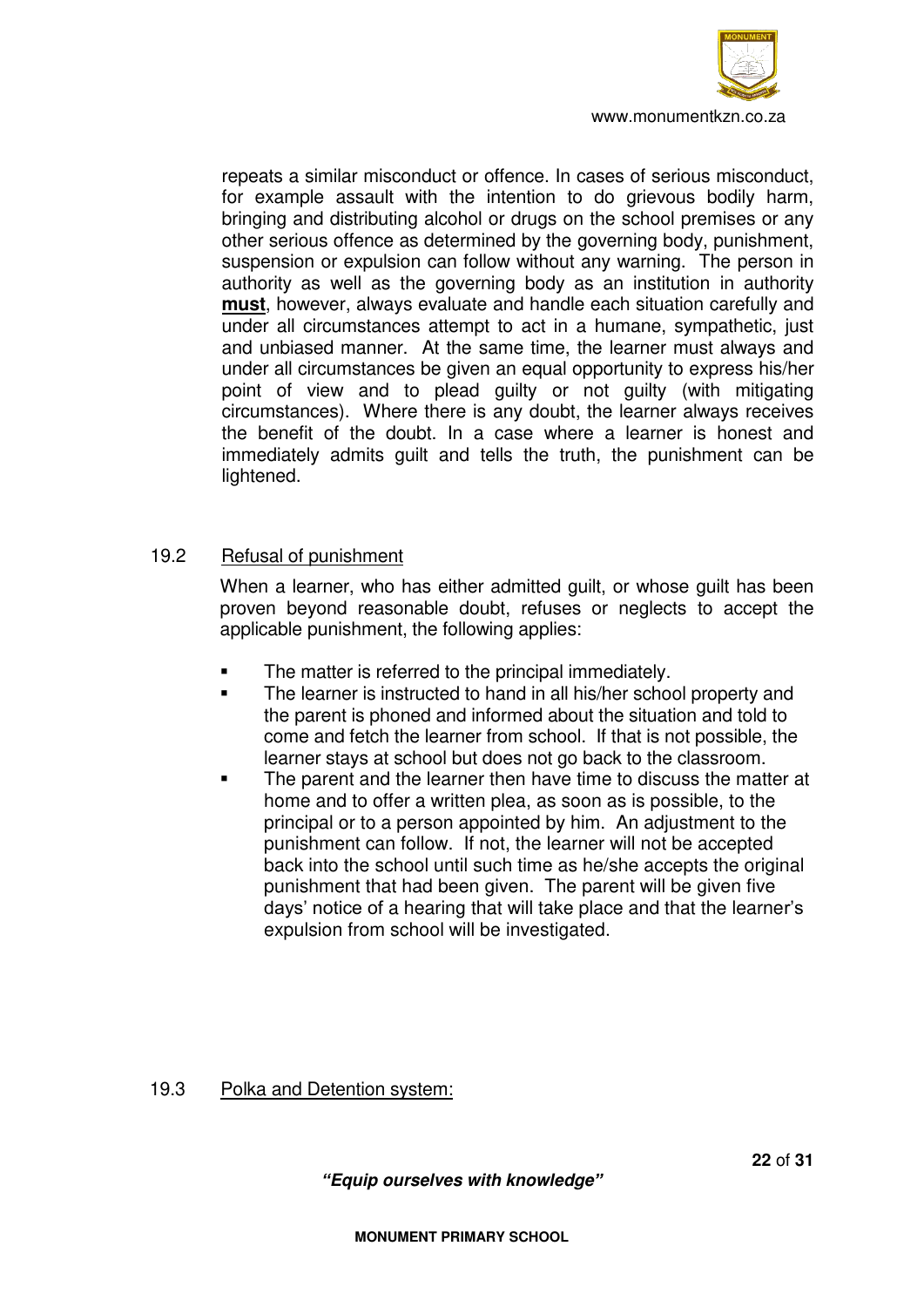

- **The polka and detention system is divided into a punishment and** reward system.
- Offences are divided into categories regarding the seriousness of the transgression.
- In the classroom and on the playground, the teacher must use the polka system for minor transgressions that take place.
- Category A is a minor transgression and will receive 1 point. This will lead to a learner sitting polka during break.
- Category B is a serious transgression, 5 points. This transgression will lead to detention.
- Category C is a more serious transgression and 10-15 points can be issued.
- The principal can suspend a learner immediately if the learner jeopardises the safety of other learners.
- Category A transgressions are: Arriving late, walking around without permission, homework not done, incorrectly dressed, wrong appearance (hair, nails), littering, chewing bubblegum, misbehaviour, on forbidden terrain, noisy.
- Category B transgressions are: Bullying, messing in bathrooms, absent without leave, disobedience, use of crude language, copying homework, undermining authority, disrupting a class, use of cellphone, spitting, poor behaviour in public, stone throwing.
- Category C transgressions are: Undermining of authority, dishonest during test/exam, fighting, theft, use of alcohol, sexual harassment, racist remarks, fraud, intimidation, in possesion of knives, in posession of pornographic material, assault and vandalism. (If vandalism occurs, parent/s will bear the cost of repairs. Repairs will be done by the school and invoiced to the parent/s).
- **EXECT** Any other infringement that is not listed can be added to the other section on the form. The appropriate marks, polka or detention can be allocated for the infringement by the necessary person in authority.
- If a learner transgresses by not adhering to the code of conduct, every person in authority, i.e., the principal, members of the management team and any staff member, have the right to instruct the transgressor to report to polka during breaks or detention on the first Friday following the offence.
- The prescribed procedure for a person in authority to send a learner to detention or polka, is as follows:
- Every person in authority has an official punishment book (with carbonised paper). When a learner is sent to polka or detention, the reason/s must firstly be verbally and comprehensively explained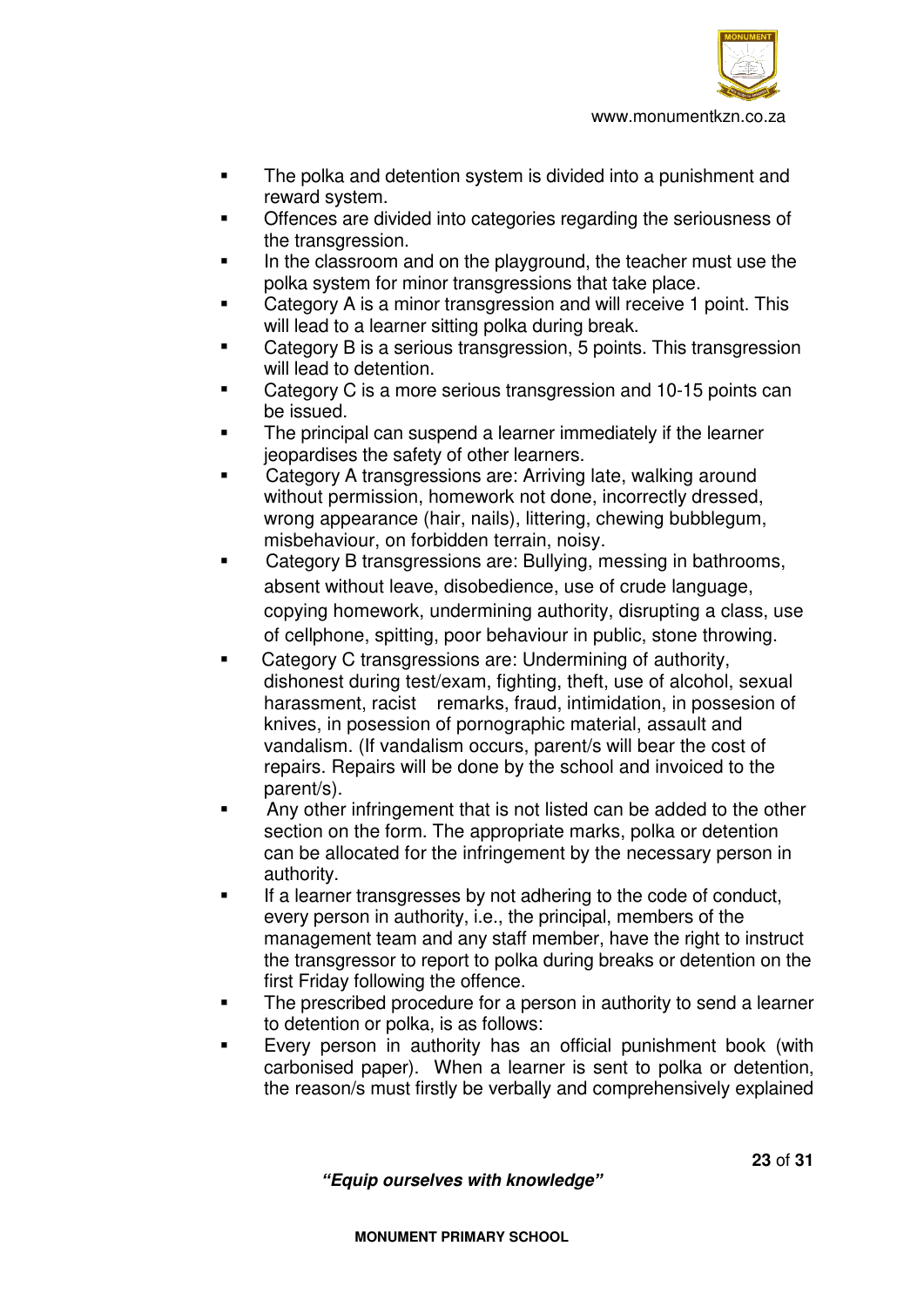

to the transgressor and then the staff member must complete the form in the punishment book.

- The learner must sign the form, therefore stating that he/she accepts the punishment and understands the verbal explanation that had been given.
- If a learner feels strongly about his or her innocence or that he or she was unfairly treated at any stage, this can be made known to the deputy principal who must investigate the circumstances thoroughly and then give a verdict. If the learner is still not satisfied, it will be noted but the deputy principal's judgement will be final. This must be done within 24 hours after receiving a polka or detention.
- NOTE: Learners cannot query any detention on the Friday of the detention.
- The form will state the infringement, the amount of points as well as the date on which the transgression took place and the date the learner will have to go to polka or detention.
- The original is handed to the learner with the instruction to show it to his/her parent who must also initial the form (this is only for detention). The yellow copy is handed to the deputy principal as soon as possible. If the same learner shortly thereafter is guilty of an offence in the same or another teacher's class and is given detention again, the deputy principal will know about it immediately. Depending on the seriousness of the offence, he/she can contact the parent immediately. The third copy remains in the staff member's punishment book.
- Polka takes place during the two breaks from Monday to Thursday and during the one break on a Friday.
- It is the responsibility of the learner who received the polka/detention, to give the form to the person in authority who is on polka duty.
- **The learners who received polkas will immediately report to the hall.** The person in authority on polka duty will meet them outside the hall where the forms will be collected. These forms don't need to be signed as notice of transgressions will be reported on their behavioural reports that are sent home at the end of each term.
- In principle polka is to punish a learner immediately after a transgression; he/she will not be allowed to play during break but will sit quietly under the supervision of the staff member on duty.
- He/she will be allowed to eat and to visit the bathrooms before the next period starts.
- If a learner receives more than one detention in a week, the other detentions will be moved to the next Friday/s until all has been attended.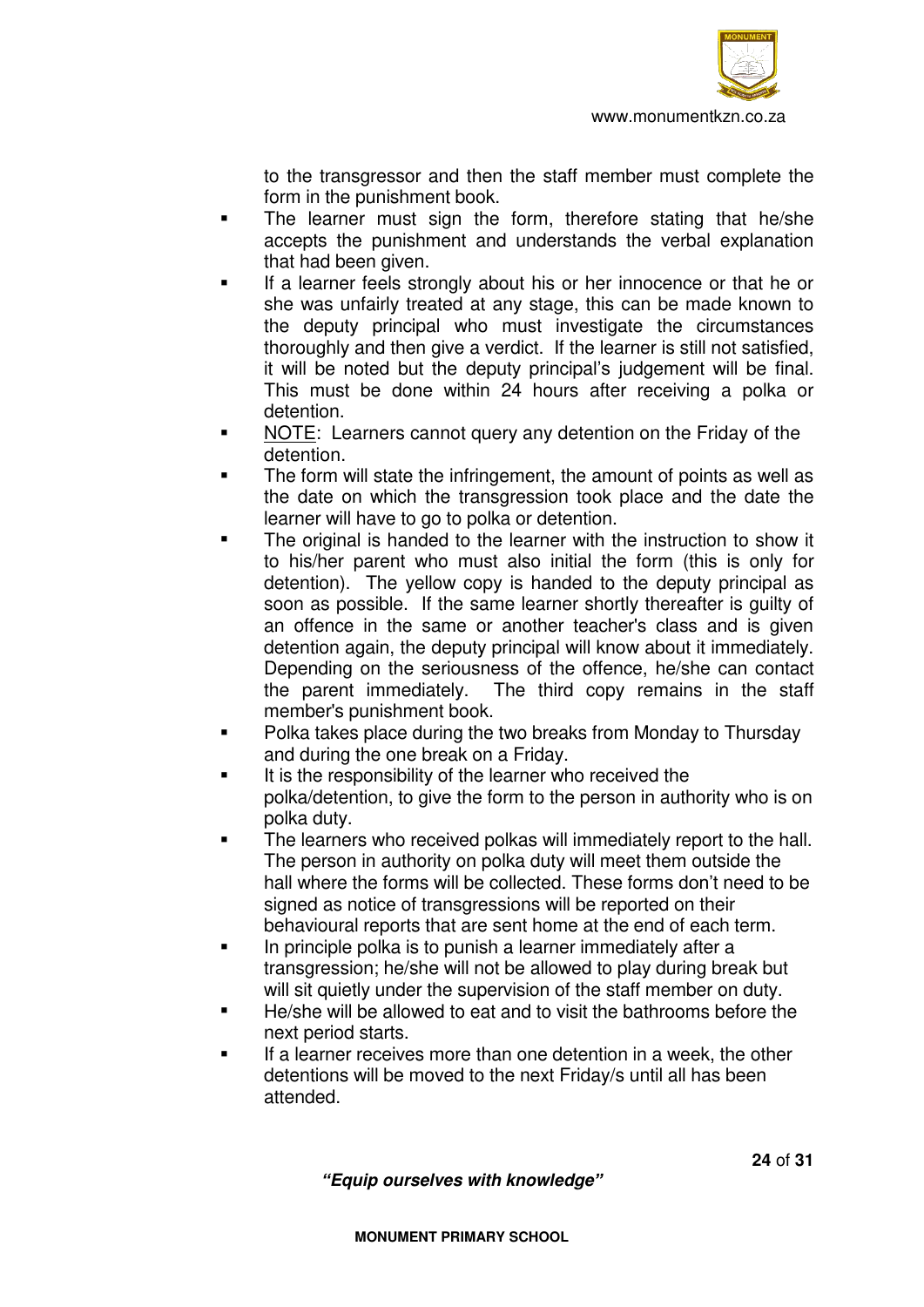

- If a learner receives detention after Wednesday, he/she will attend detention the following Friday.
- If a learner does not attend detention or does not hand in his form on the Friday of the detention, the learner is automatically placed on detention for the following two Fridays.
- Learners attending detention will be called down on Fridays before the end of the normal school day to report to the person in authority on duty at the detention venue, which usually is the school hall.
- NOTE: Learners on detention cannot negotiate on which Friday they prefer to do detention.
- The staff on duty for detention will be those as determined by a previously drawn up duty list.
- In principle, detention must be so unpleasant and tiring that learners would want to avoid it at all costs and, as far as possible, would not wish to be there. Detention is thus definitely not a homework period.
- Any continued deviation from this can lead to expulsion as it is regarded as serious misconduct to ignore any punishment given.

### **20. Rewards system**:

- Positive behaviour will also be rewarded. It functions on a negative value, which is deducted from the transgressions.
- A learner who has qualified to wear civvies for two consecutive times will be awarded -2 marks.
- If a learner did not receive detention for a whole term, they will be rewarded with -5 marks.
- A learner, whose average marks improves by more than 5%, will be rewarded with one mark for every percentage he/she improves.

# **21. The Star system and procedure:**

 The names of children doing positive deeds (without being asked to do so) will be recorded in the **Star** book (Principal's office). At the end of the term they will receive a small reward (a Coke, a chocolate etc.) on stage, at the last assembly.

# **22. The Re-alignment system and procedure:**

- If a learner has received a total of 15 points for transgressions, it will warrant either a letter or an sms to the parent/s where they will be informed of all his/her infringements. This will serve as a final written warning.
- In the first week of the next term all learners who had received more than 30 points to date, will meet for a *re-alignment* meeting. This disciplinary committee consists of a member of the SGB (Legal affairs), and who will chair the meeting as well as the deputy principal. The parents/guardians of the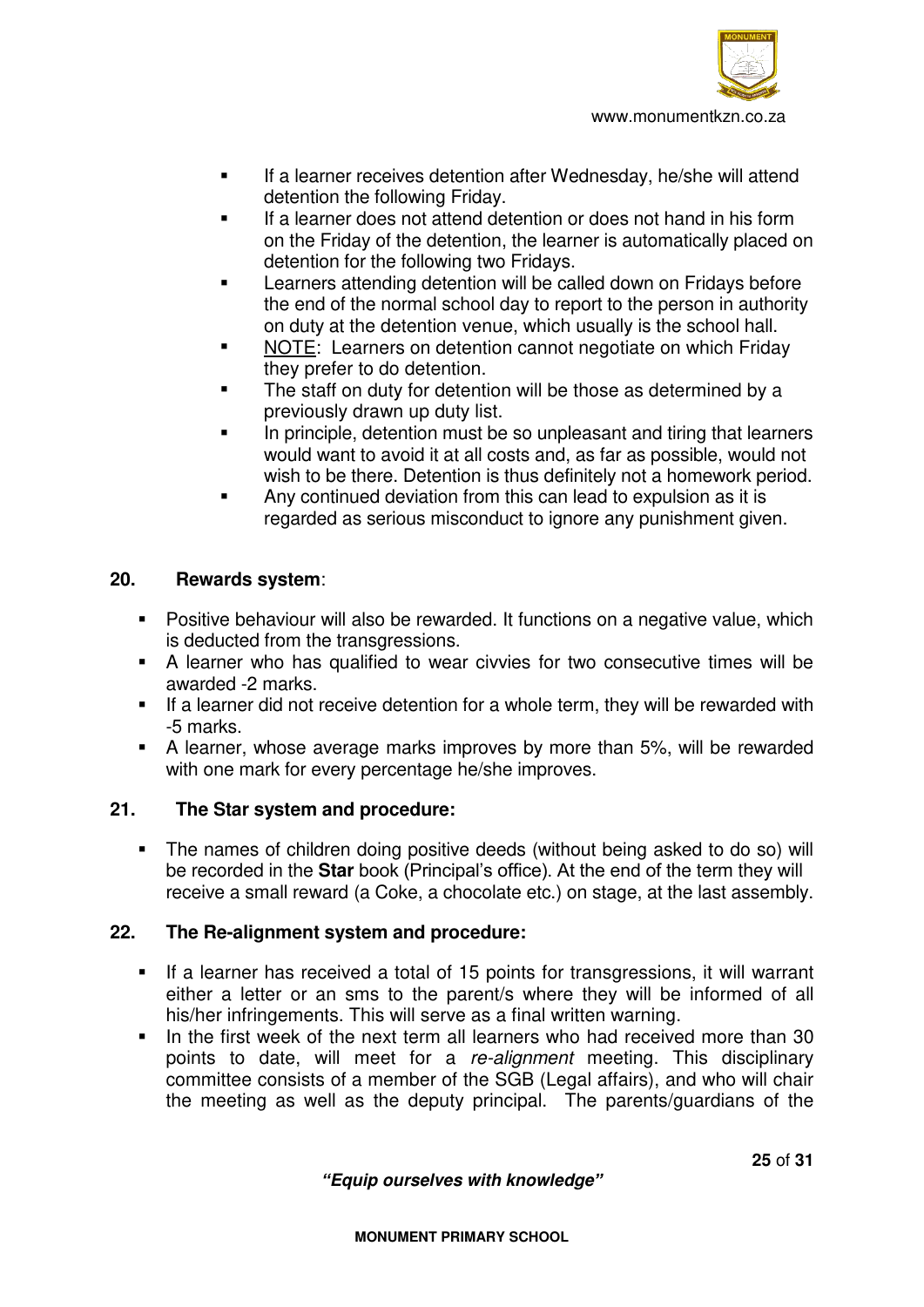

learner must also be present.

- During the re-alignment meeting the infringements of the learner will be discussed.
- At this discussion the parents can be requested to take and then keep the learner at home for a specified period of time.
- Learners with 36-40 points will be sent home for 1 day; 41-45 points for 2 days; 46-50 points for 3 days; 51-55 points for 4 days and 56+ points for 5 days.
- It is the responsibility of the learner to make sure that all academic work lost due to and during this action to be caught up.
- If a learner has received more than 30 marks in catagoty B & C in grade 5 and 6, he/she will not be able to be stand for prefect election in grade 7.
- If a learner has received more than 20 marks in catagory B & C in grade 6 and 7, he/she will not be able to go on the grade 7 tour. This is also appropriate for grade 5 learners who want to attend the grade 5 tour.
- $\blacksquare$  Prefects refer to prefect policy.
- Learners at aftercare who have more than 30 points for infringements at aftercare, will be expelled from aftercare and will not be allowed to attend again until the next year when his/her parents/guardians can re-apply again.
- At the end of each year the Category A infringements will be deleted after the applicable punishment had been received. If a child is suspended marks will be deleted, however, the Category B & C points will be taken into account regarding prefectship and for going on tours.

# **23 The Tribunal and Disciplinary hearing**

- 23.1 According to SASA the governing body has the right, (as a corrective measure), to suspend a learner for one week after a fair hearing has taken place. This period may be extended pending a decision by the Provincial HOD of Education regarding the expulsion of such a learner. The governing body may also suspend a learner even before a formal charge has been laid, if the alleged transgression is of a serious nature, or threatens the maintenance of sound discipline or the social welfare of learners or if the presence of the alleged accused at school will impair the investigation. The recommendation of the principal in this regard will be of paramount importance and the governing body's appointed disciplinary committee may approve his recommendation.
- 23.2 Before suspension or expulsion for the above listed transgressions can occur, all the facts have to be heard and evaluated. For this purpose the governing body will appoint a disciplinary committee with a mandate to invite other persons as is deemed necessary. If the learner is caught red handed or if the learner admits guilt in the presence of his/her

*"Equip ourselves with knowledge"*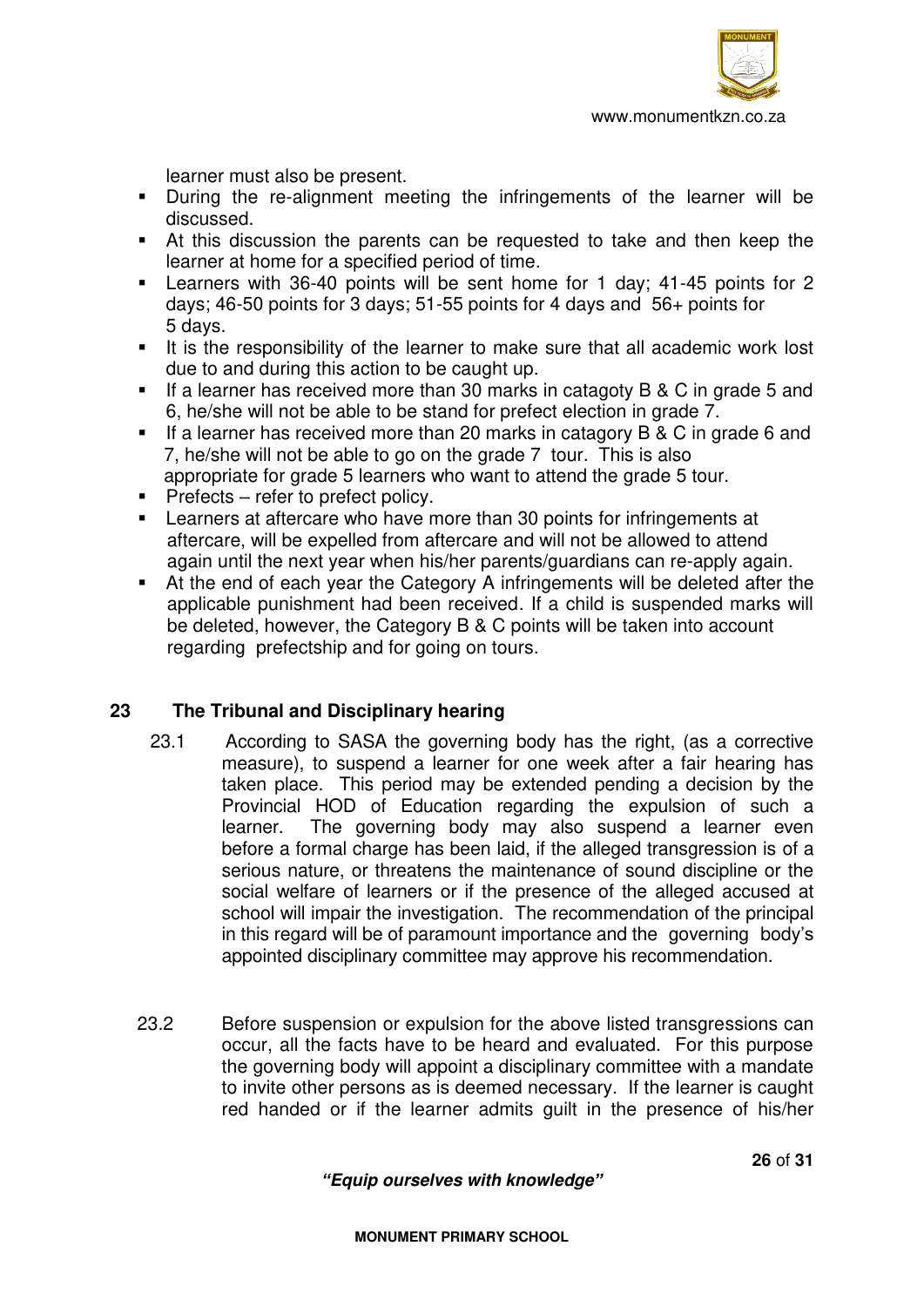

 parent/guardian, the matter will be discussed further until an educationally sound form of punishment (which may include up to a 7 day suspension period) is reached upon.

 In all cases where guilt has to be established and proved and in all cases which could lead to possible expulsion, the following procedure must be followed:

### 23.3 Preliminary inquiry

 When a learner is suspected of, or alleged to have committed a major transgression, the principal may appoint an investigating educator. The latter will collect the necessary information for the principal to be able to decide whether a disciplinary hearing is warranted or not.

#### 23.4 Hearing

- The investigating educator shall draw up a charge sheet, and the parents and learner shall receive written notice of the charge and the date, time and venue of the hearing. These arrangements must be made in consultation with the governing body's appointed disciplinary committee.
- The notice must contain sufficient information regarding the date and place that the transgression occurred and the nature of the alleged transgression.
- At least five school days must lapse between the delivery of the notice and the hearing.
- The disciplinary committee (as representatives of the SGB) shall have the power to take charge of and to finalise the disciplinary hearing, as if it has been done by the governing body themselves, and shall be entitled to do everything that the governing body may do in terms of the applicable legislation, including imposing and enforcing any sanction, and recommending expulsion to the departmental head of education.
- The learner must be assisted by his/her parent or a person appointed by the parent. In the case of major transgressions of the worst kind, the learner is entitled to apply for representation by a legal representative or any person who is appointed by the parent of the learner. Such application must be directed to the chair of the disciplinary committee at least two school days before the start of the hearing. No other persons, apart from those mentioned above, may attend the hearing on behalf of the accused learner.
- The learner assisted by the parent /guardian may choose to expedite the disciplinary procedure by entering into a plea bargain with the presiding officer.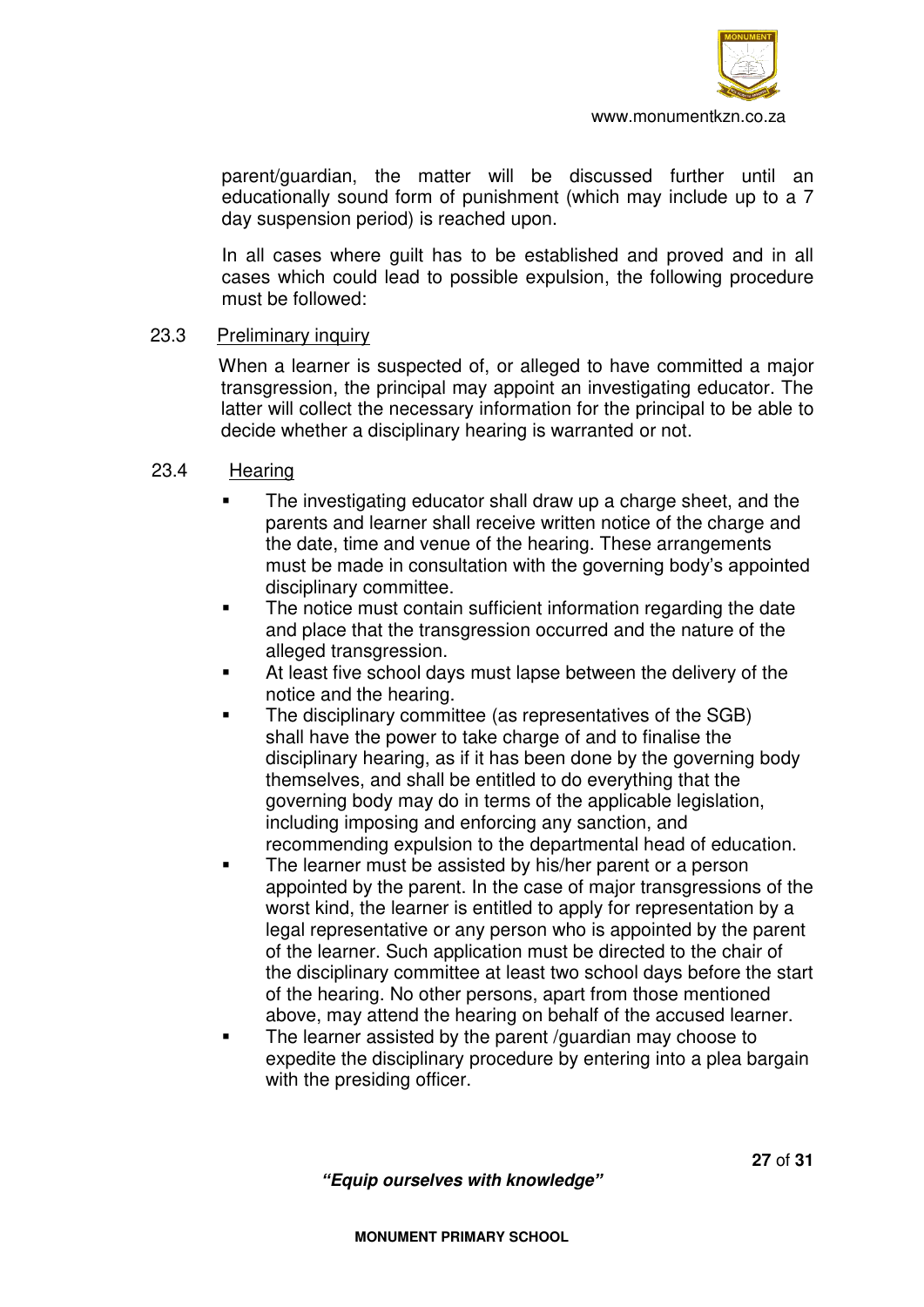

- Apart from a minor learner's right to testify through mediators, as envisaged in Section 8(7)–(9) of SASA, minor learners (either accused or witnesses) will be entitled to be assisted by their parents or an educator of their choice during disciplinary proceedings. However, a person who assists a learner may not answer any questions on behalf of the learner or address the disciplinary committee.
- Learners who are involved in disciplinary proceedings shall also be entitled to receive support, advice and counselling from educators who have been appointed for such purpose by the school principal or the governing body, provided that such educator may not assist the learner at the disciplinary hearing, unless the parent of the learner authorises the educator to do so.
- Should the learner and/or his/her parent and/or representative fail to attend despite proper notification, the hearing may proceed in their absence.
- The hearing must be fair and just, and shall be conducted in terms of the prescripts of the applicable provincial legislation. The prosecutor and learner (or the learner's representative on behalf of the learner, if applicable) must be afforded the opportunity to put their case, may put questions to witnesses, may call witnesses and may scrutinise or table documents related to the matter.
- The members of the disciplinary committee themselves shall also be entitled to call witnesses, request additional witnesses or testimony, put questions to the witnesses, or investigate or have investigated further any aspect that could promote fairness and justice.
- After testimony has been heard, the committee shall decide whether the learner is guilty or innocent. For this purpose, or for the purposes of settling any dispute that may arise during the proceedings, the committee shall be entitled to adjourn for a reasonable period of time in order to consider its ruling. Such consideration shall occur behind closed doors and may be attended by committee members only.
- **Should the learner be found guilty, both the learner and the** prosecutor shall receive another opportunity to testify and/or make representations on extenuating and aggravating circumstances that the committee needs to consider in order to impose an appropriate sanction. In order to consider an appropriate sanction, the committee shall be entitled again to adjourn for a reasonable period of time. Such consideration shall occur behind closed doors and may be attended by committee members only.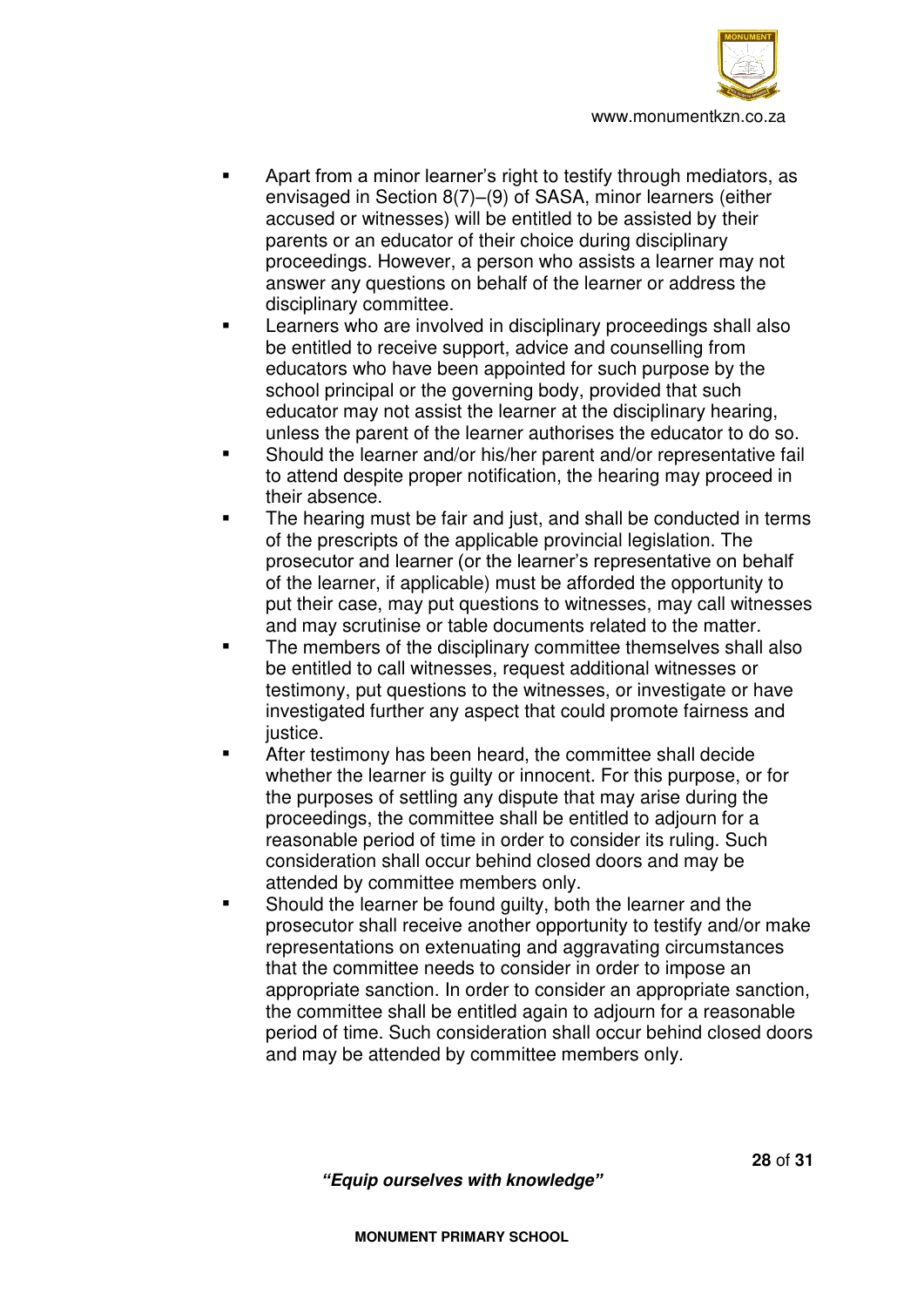

## Finding and sanction

- In case of a quilty finding, the disciplinary committee's ruling, including the imposed sanction, must be communicated in writing to the learner and his/her parent as well as the prosecutor within a maximum of five school days.
- Despite any guilty finding and sanction imposed by the governing body, any stakeholder may refer any transgression of the code of conduct that may constitute a criminal offence to the South African Police Service for investigation.

## 23.6 Internal appeal

- A party who is aggrieved with the outcome of disciplinary proceedings before the governing body's disciplinary committee shall be entitled to appeal in writing to the chair of the governing body against the finding, imposed sanction, or both, within 24 hours of receiving written notice of the outcome.
- The notice of appeal must clearly outline the grounds for the appeal.
- The chair of the governing body must appoint an appeals committee within 24 hours of receiving the notice of appeal, which the committee must consist of a member of the governing body as chair, and at least two other experts. The members of the disciplinary committee who have heard the matter may not serve on the appeals committee as well.
- The chair of the governing body must hand the notice of appeal to both the chair of the appeals committee and the other party to the proceedings before the disciplinary committee, and must ensure that the record of the disciplinary proceedings be made available to the appeals committee.
- Within 24 hours of receiving the notice of appeal, the other party will be entitled to make representations in response thereto, to the chair of the appeals committee.
- In considering the appeal, the appeals committee will be restricted to considering the record of the proceedings before the disciplinary committee, the notice of appeal and any representations that the other party may submit.
- Any party who wishes to submit to the appeals committee for its consideration any evidence that does not form part of the record of proceedings before the disciplinary committee, must apply in writing for permission to the chair of the appeals committee. In case of the appellant, such application must be contained in the notice of appeal, and in the case of the other party, application must be made within 24 hours of receiving the notice of appeal.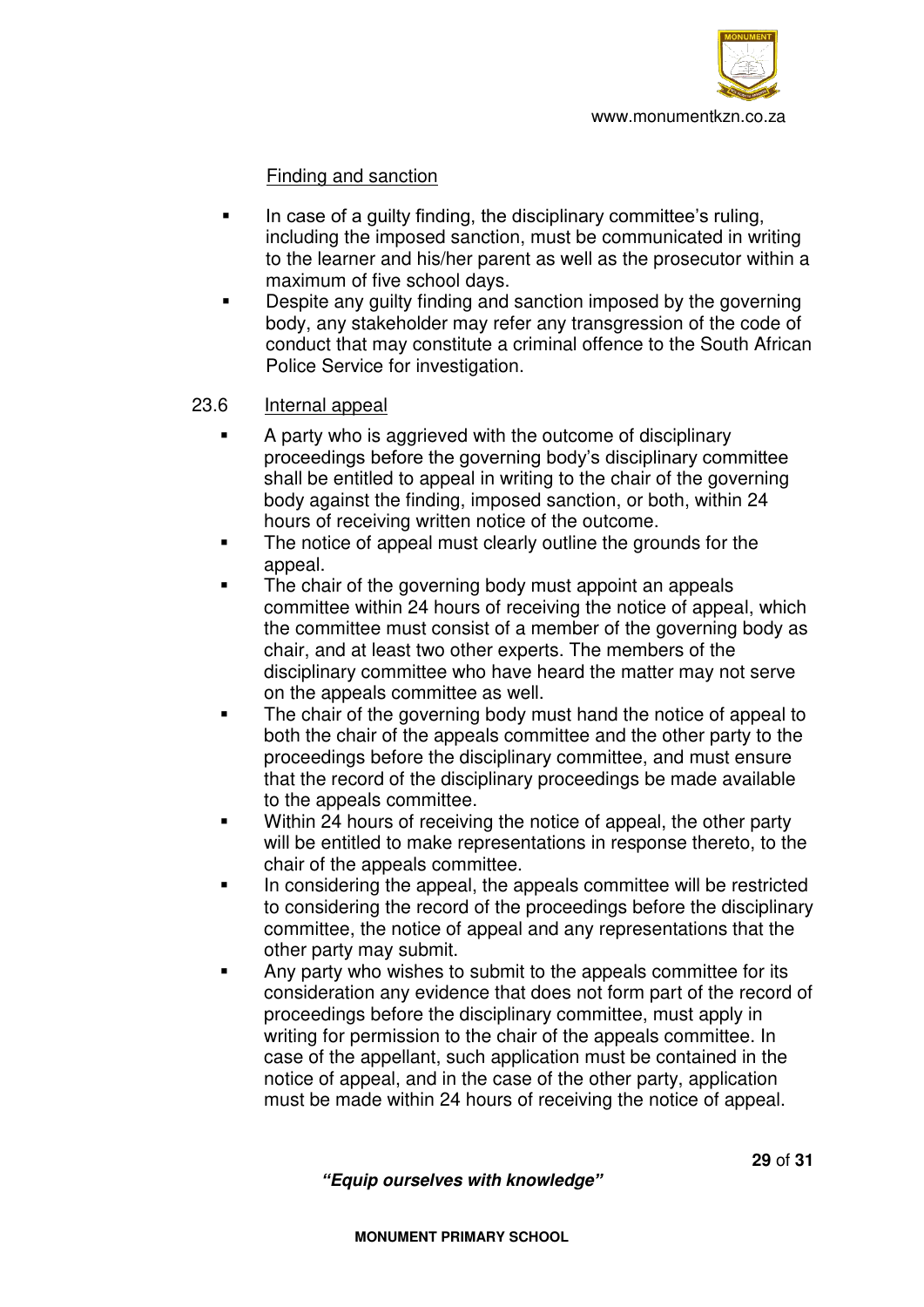

- The application to submit new evidence must contain a full explanation why the evidence had not been available or tabled during the disciplinary proceedings, must outline the nature of the evidence and must explain in what way the evidence bears reference to the consideration of the appeal.
- The appeals committee must announce its decision to the parties in writing within seven school days of receiving the notice of appeal.
- In considering the appeal, the appeals committee may set aside or uphold the disciplinary committee's guilty or not guilty finding and/or imposed sanction; I impose an alternative sanction (including a heavier sanction) and make any other ruling that the appeals committee deems fair and just under the circumstances.
- 23.7 General provisions

 The governing body is expected to keep proper record of the disciplinary proceedings. For this purpose, the governing body may appoint a person to minute or electronically record the proceedings. Such person shall not form part of the committee.

## **24. IN CONCLUSION:**

- 24.1 This code of conduct will be strictly, fairly and consistently applied. Although it is not intended to humiliate learners in front of others, some offences may be addressed in front of all the learners in the school hall and the guilty parties identified there. Such offences for example may include any behaviour of a learner who, whilst dressed in school uniform, but outside of the school, brings the good name of Monument Primary School into disrepute or any other blatant offence within the school that will also have that effect to, or is aimed at, attracting attention.
- 24.2 Monument Primary School is a multi cultural school. Although as a matter of course all learners are treated without colour differentiation, for official purposes and for the sake of clarity, reference to race and colour by way of exception has to be made. When this happens it can never be seen as blatant or even hidden forms of racism. For example several departmental forms must annually be completed where every learner's race has to be indicated. Learners then have to declare, for instance, whether they are African or coloured. When reference to the specific hairstyles of African girls must be made, reference to race and colour is essential. Several other examples can be quoted.
- 24.3 Any of the above named, as well as any other punishment which appears in this code of conduct, can also be a suspended punishment, which can fall away after a certain period of time following good behaviour.

*"Equip ourselves with knowledge"*

**30** of **31**